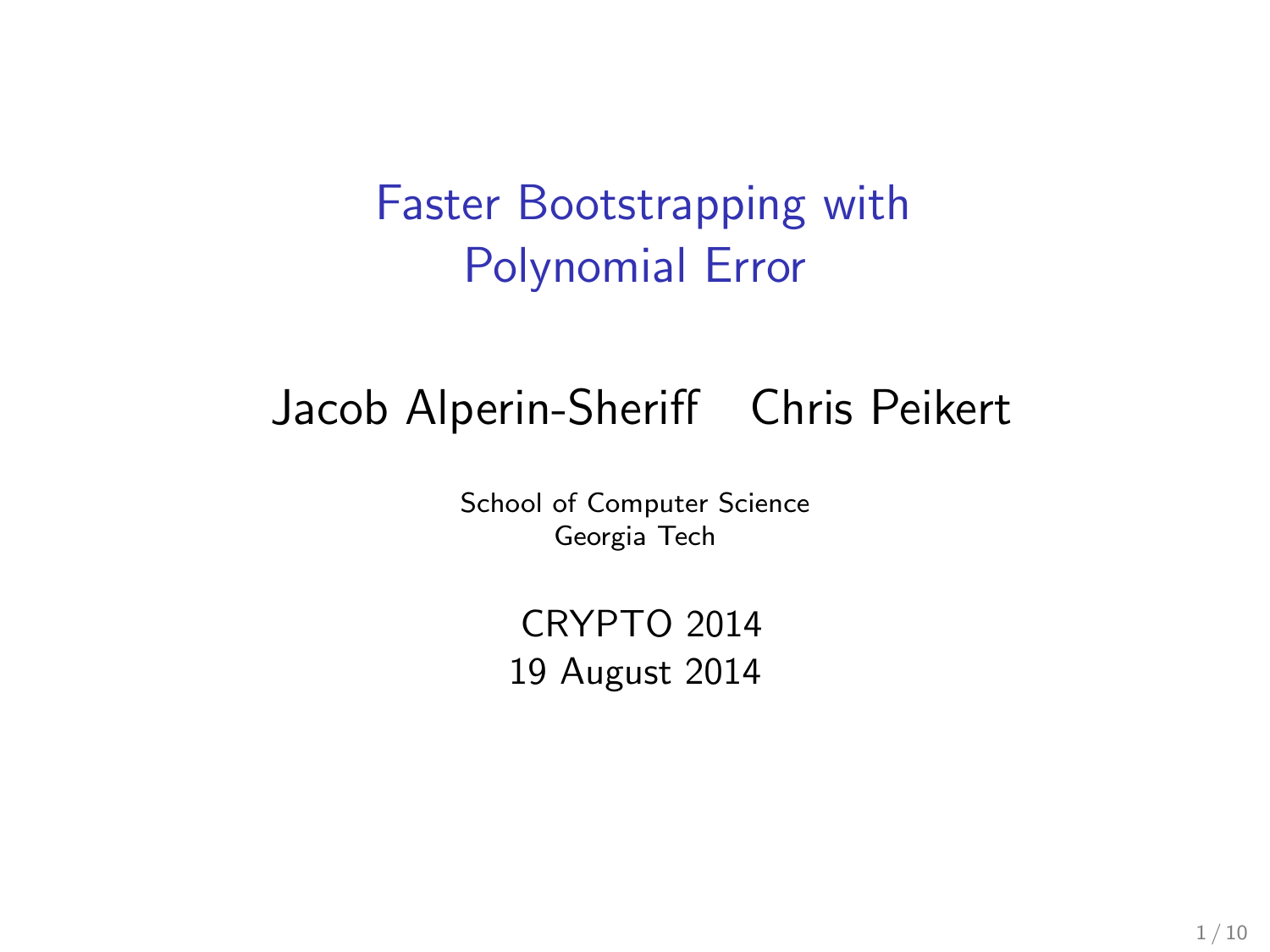Fully Homomorphic Encryption [RAD'78, Gentry'09]

 $\blacktriangleright$  FHE lets you do this:

$$
\boxed{\mu} \longrightarrow \boxed{\mathrm{Eval}(f)} \longrightarrow \boxed{f(\mu)}
$$

A cryptographic "holy grail" with countless applications.

First solved in [Gentry'09], followed by

[vDGHV'10,BV'11a,BV'11b,BGV'12,B'12,GSW'13,...]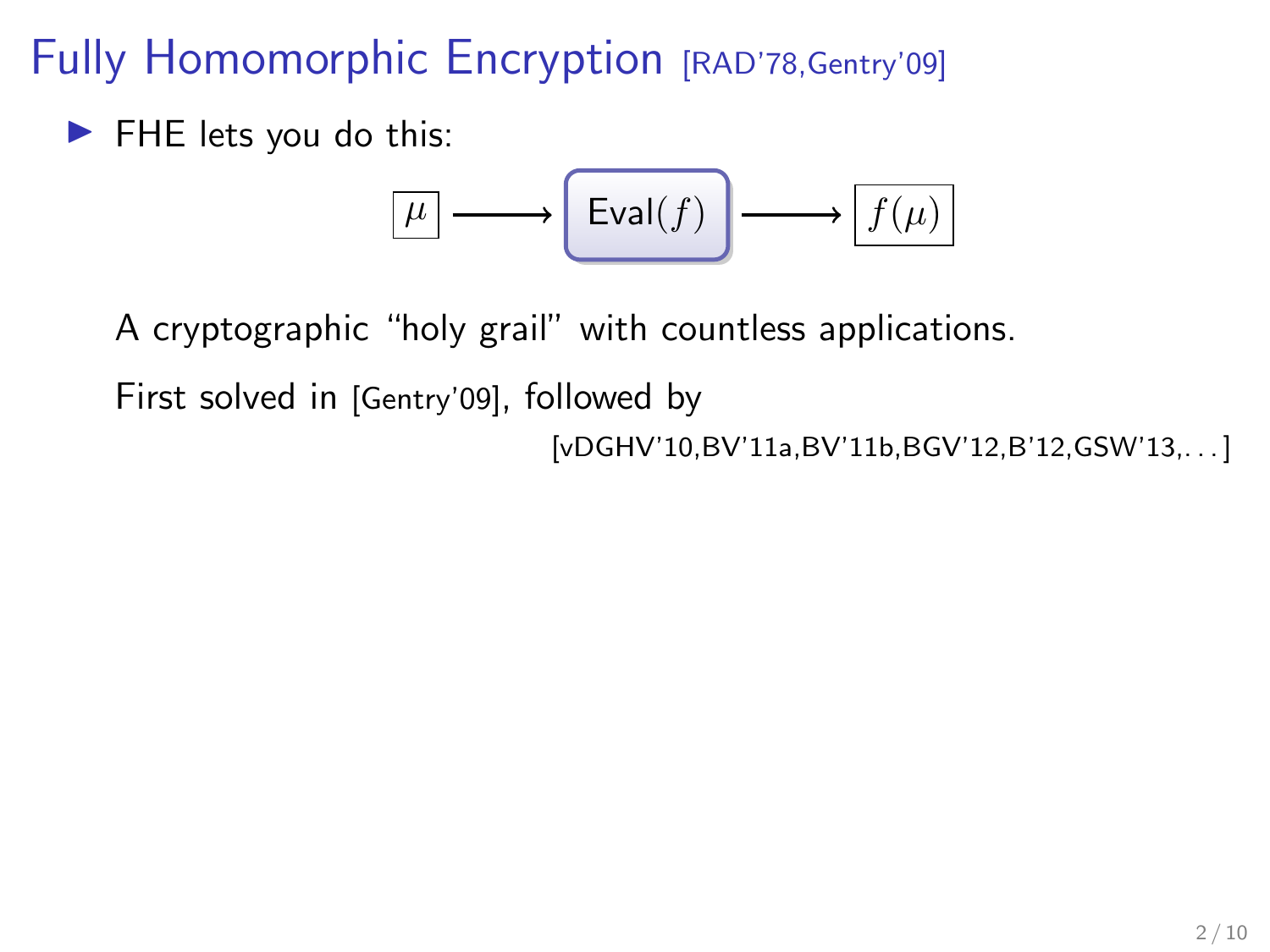#### Fully Homomorphic Encryption [RAD'78, Gentry'09]

 $\blacktriangleright$  FHE lets you do this:

$$
\boxed{\mu} \longrightarrow \boxed{\mathrm{Eval}(f)} \longrightarrow \boxed{f(\mu)}
$$

A cryptographic "holy grail" with countless applications.

First solved in [Gentry'09], followed by

[vDGHV'10,BV'11a,BV'11b,BGV'12,B'12,GSW'13,. . . ]

 $\blacktriangleright$  "Naturally occurring" schemes are somewhat homomorphic (SHE): can only evaluate functions of an a *priori* bounded depth.

$$
\boxed{\mu} \to \boxed{\mathrm{Eval}(f)} \to \boxed{f(\mu)} \to \boxed{\mathrm{Eval}(g)} \to \boxed{g(f(\mu))}
$$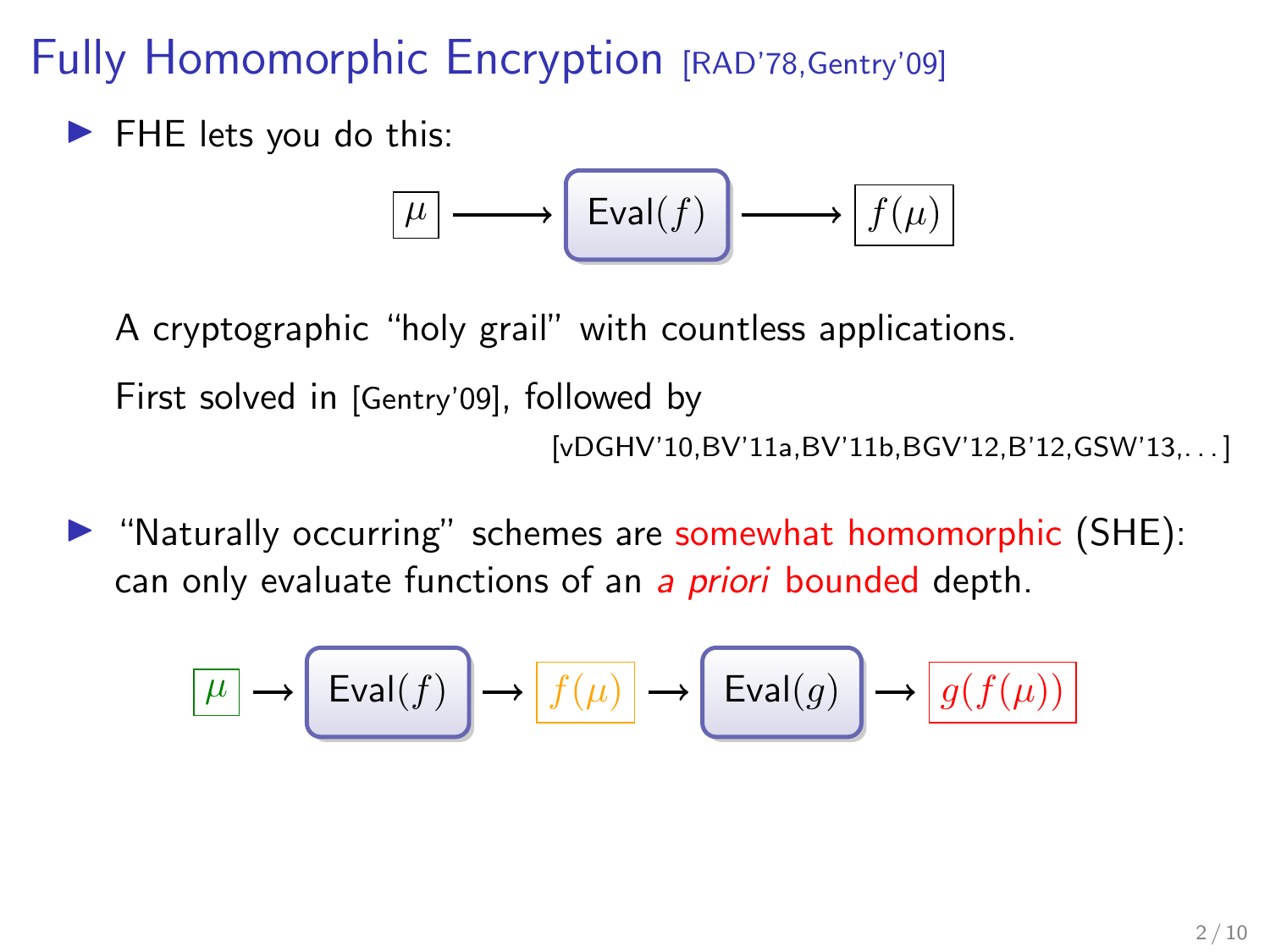Fully Homomorphic Encryption [RAD'78, Gentry'09]

 $\blacktriangleright$  FHE lets you do this:

$$
\boxed{\mu} \longrightarrow \boxed{\mathrm{Eval}(f)} \longrightarrow \boxed{f(\mu)}
$$

A cryptographic "holy grail" with countless applications.

First solved in [Gentry'09], followed by

[vDGHV'10,BV'11a,BV'11b,BGV'12,B'12,GSW'13,. . . ]

 $\triangleright$  "Naturally occurring" schemes are somewhat homomorphic (SHE): can only evaluate functions of an a priori bounded depth.

$$
\boxed{\mu} \to \boxed{\mathrm{Eval}(f)} \to \boxed{f(\mu)} \to \boxed{\mathrm{Eval}(g)} \to \boxed{g(f(\mu))}
$$

In Thus far, "bootstrapping" is required to achieve unbounded FHE.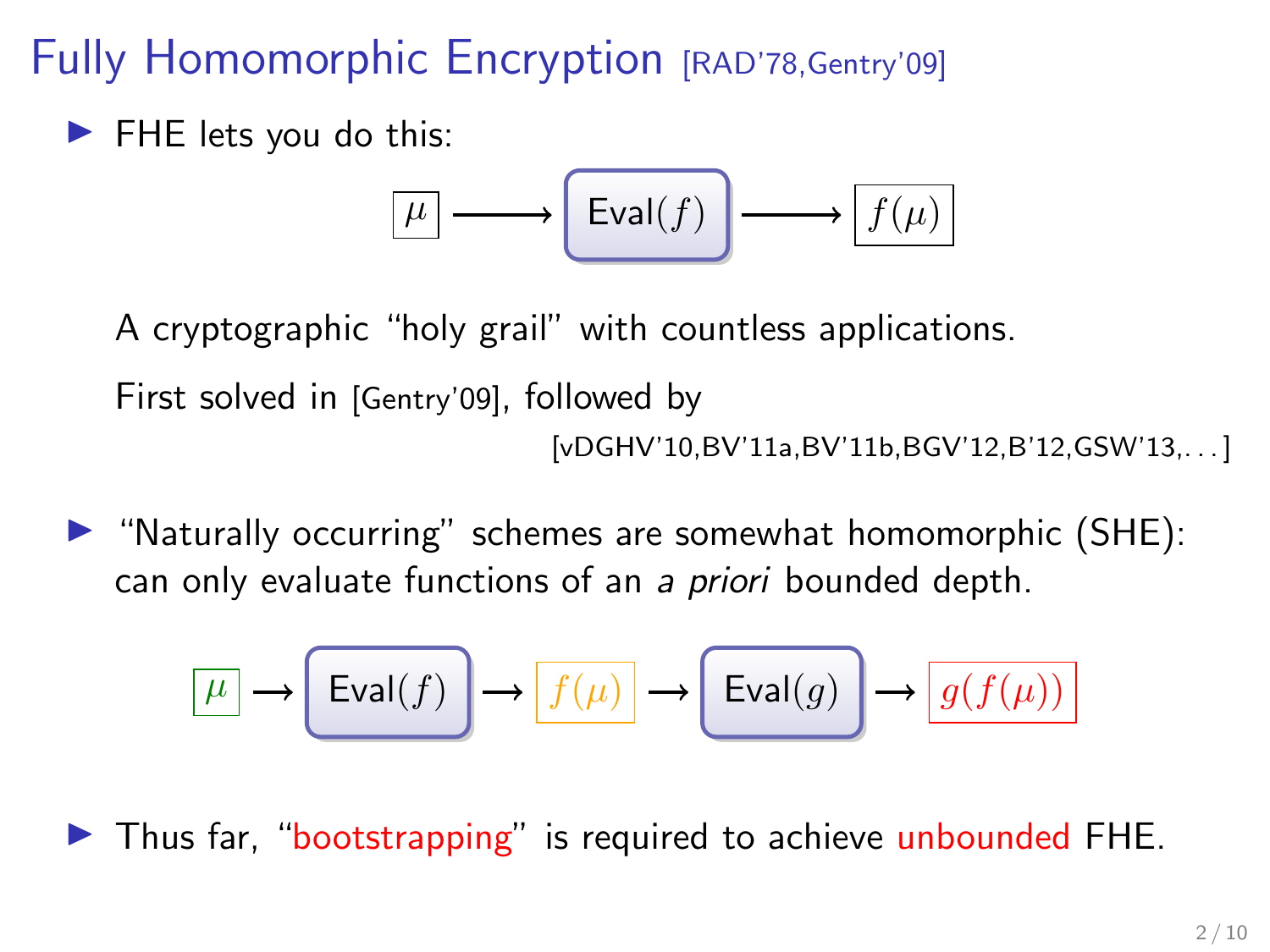▶ Homomorphically evaluates the SHE decryption function to "refresh" a ciphertext  $\boxed{\mu}$ , allowing further homomorphic operations.

$$
\boxed{sk} \longrightarrow \boxed{\mathsf{Eval}\Big(\; \mathsf{Dec}\Big(\cdot\, , \boxed{\mu}\Big)\; \Big) \longrightarrow \boxed{\mu}
$$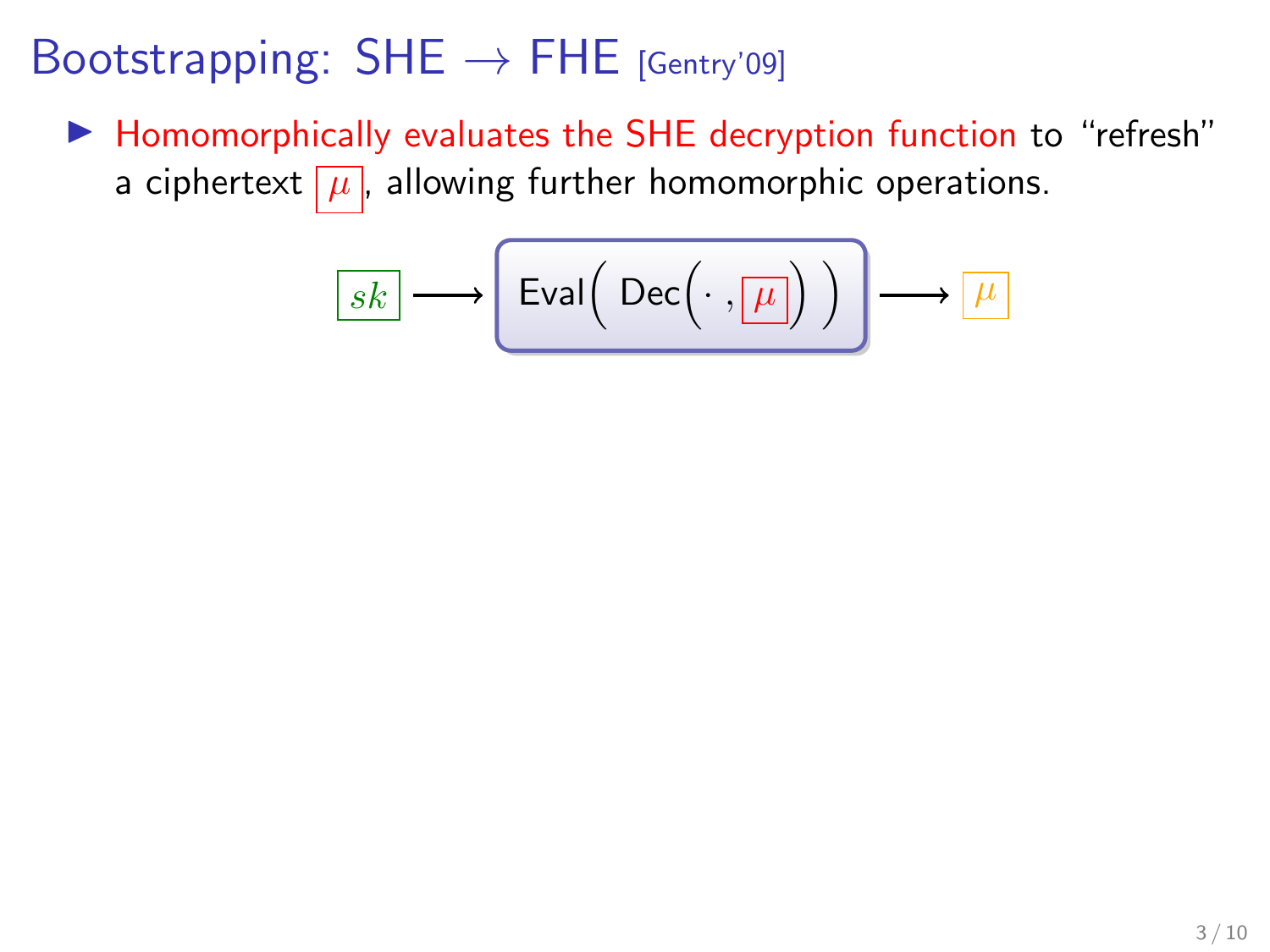▶ Homomorphically evaluates the SHE decryption function to "refresh" a ciphertext  $\boxed{\mu}$ , allowing further homomorphic operations.

$$
\boxed{sk} \longrightarrow \boxed{\mathsf{Eval}\Big(\; \mathsf{Dec}\Big(\cdot\,,\fbox{$\mu$} \Big)\; \Big) \longrightarrow \fbox{$\mu$}
$$

 $\triangleright$  Error growth of bootstrapping determines cryptographic assumptions.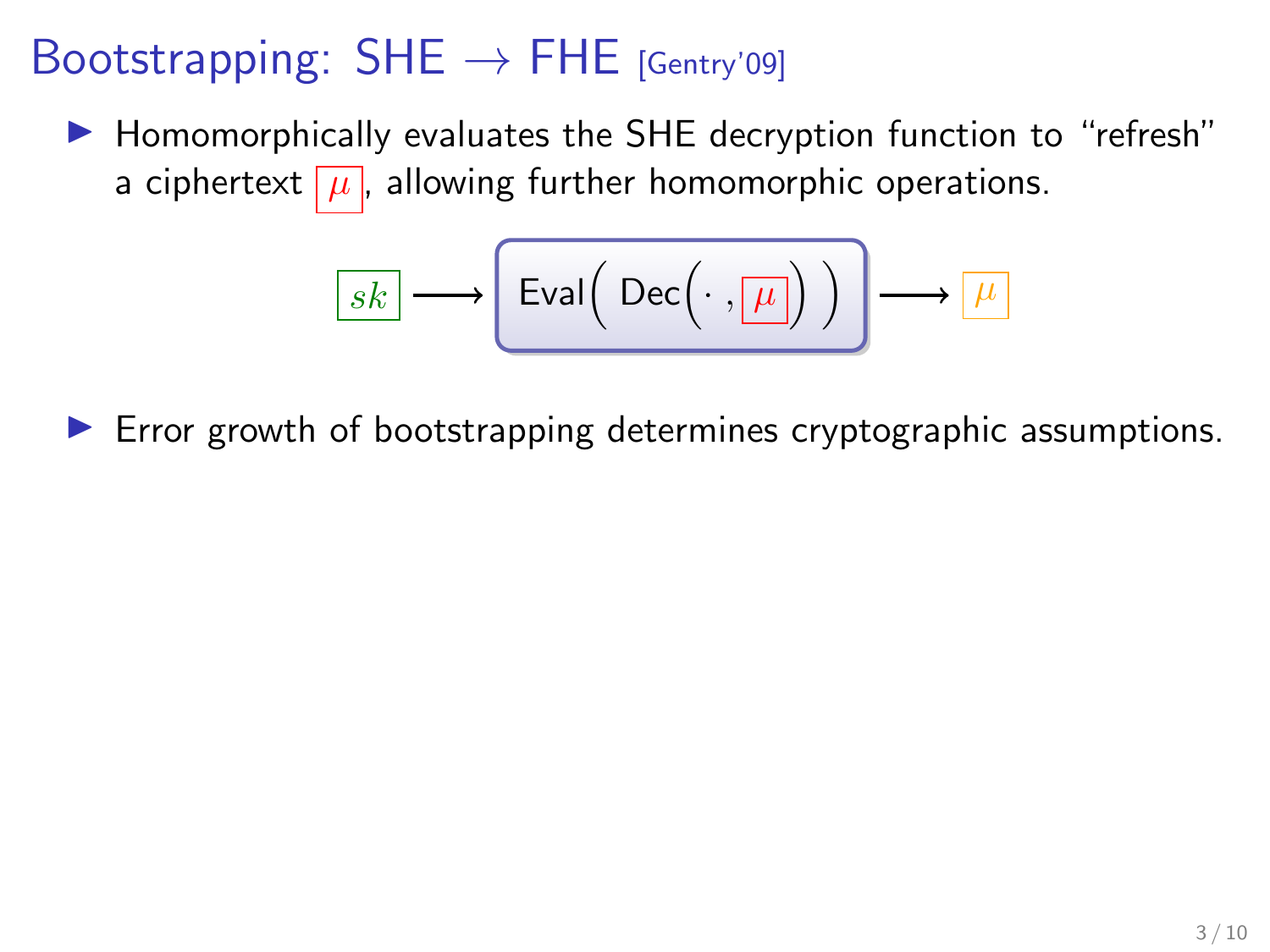▶ Homomorphically evaluates the SHE decryption function to "refresh" a ciphertext  $\boxed{\mu}$ , allowing further homomorphic operations.

$$
\boxed{sk} \longrightarrow \boxed{\mathsf{Eval}\Big(\; \mathsf{Dec}\Big(\cdot\,,\fbox{$\mu$} \Big]\Big)\; \Bigg) \longrightarrow \fbox{$\mu$}
$$

 $\triangleright$  Error growth of bootstrapping determines cryptographic assumptions. State of the art [BGV'12,B'12,GSW'13]: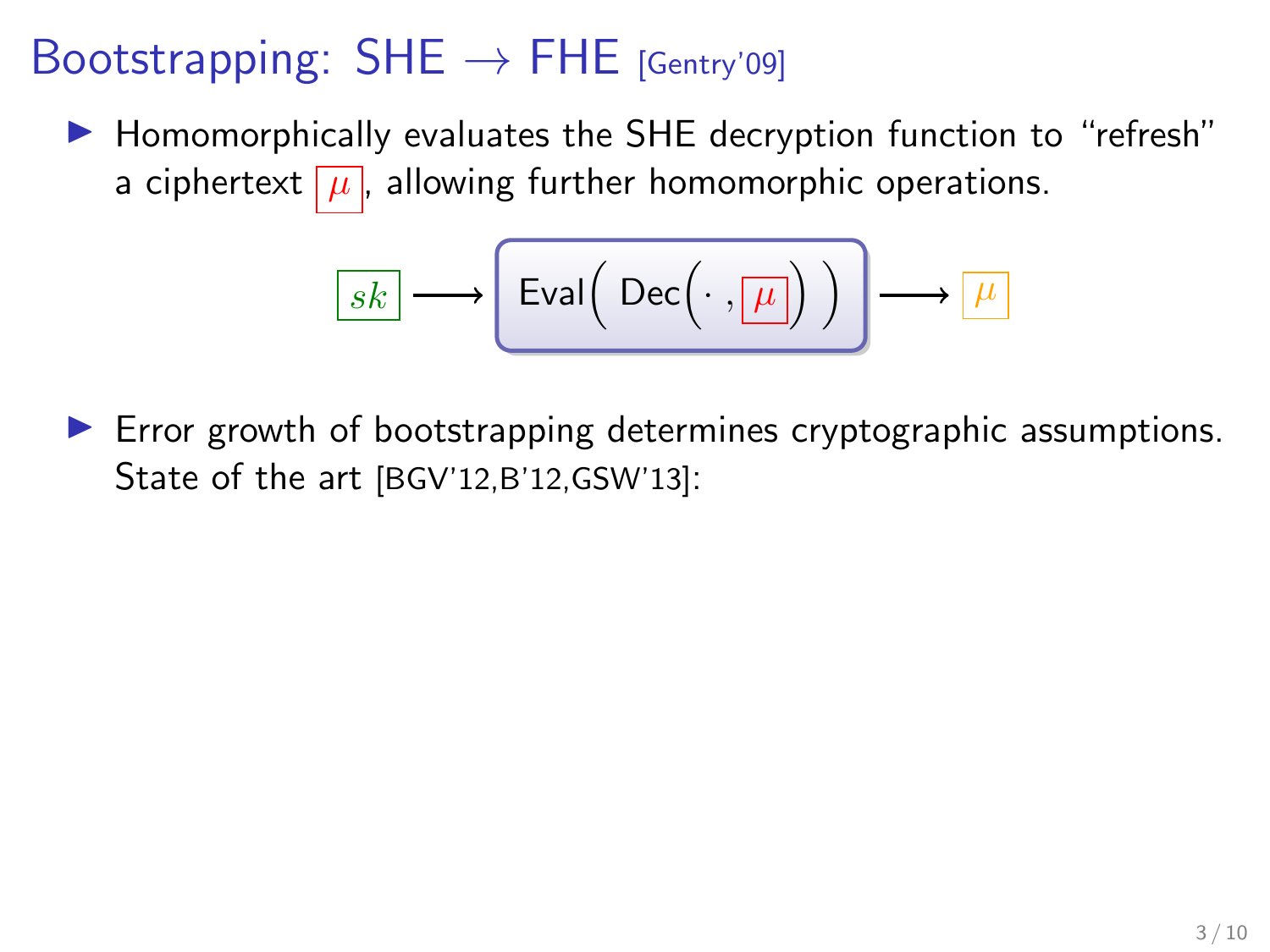▶ Homomorphically evaluates the SHE decryption function to "refresh" a ciphertext  $\boxed{\mu}$ , allowing further homomorphic operations.

$$
\boxed{sk} \longrightarrow \boxed{\mathsf{Eval}\Big(\; \mathsf{Dec}\Big(\cdot\,,\fbox{$\mu$} \Big]\Big)\; \Bigg) \longrightarrow \fbox{$\mu$}
$$

- $\triangleright$  Error growth of bootstrapping determines cryptographic assumptions. State of the art [BGV'12,B'12,GSW'13]:
	- $\star$  Homom Addition: Error grows additively.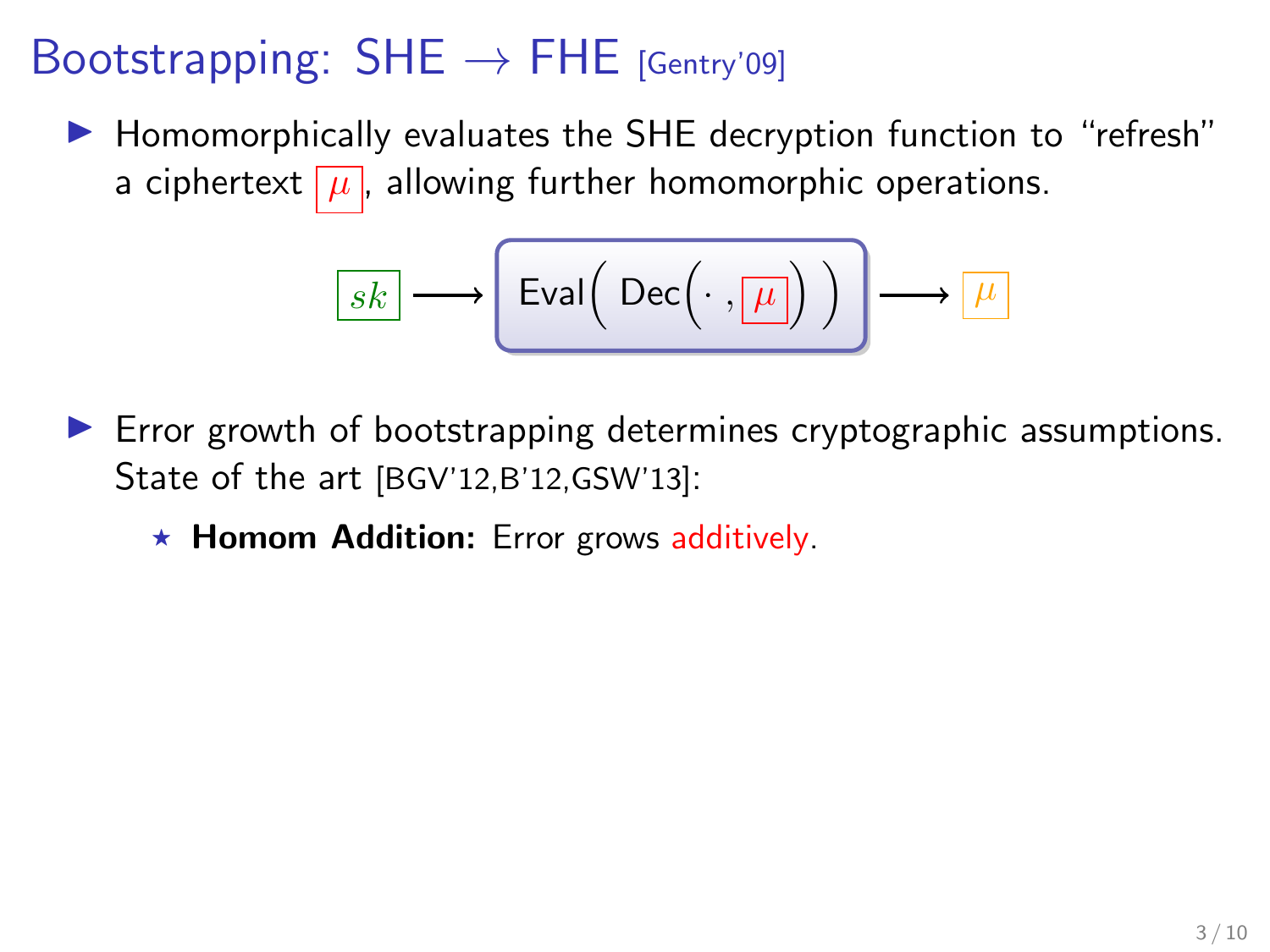▶ Homomorphically evaluates the SHE decryption function to "refresh" a ciphertext  $\mu$ , allowing further homomorphic operations.

$$
\boxed{sk} \longrightarrow \boxed{\mathsf{Eval}\Big(\; \mathsf{Dec}\Big(\cdot\,,\fbox{$\mu$} \Big)\; \Big) \longrightarrow \fbox{$\mu$}
$$

- $\triangleright$  Error growth of bootstrapping determines cryptographic assumptions. State of the art [BGV'12,B'12,GSW'13]:
	- $\star$  Homom Addition: Error grows additively.
	- **\* Homom Multiplication:** Error grows by  $poly(\lambda)$  factor.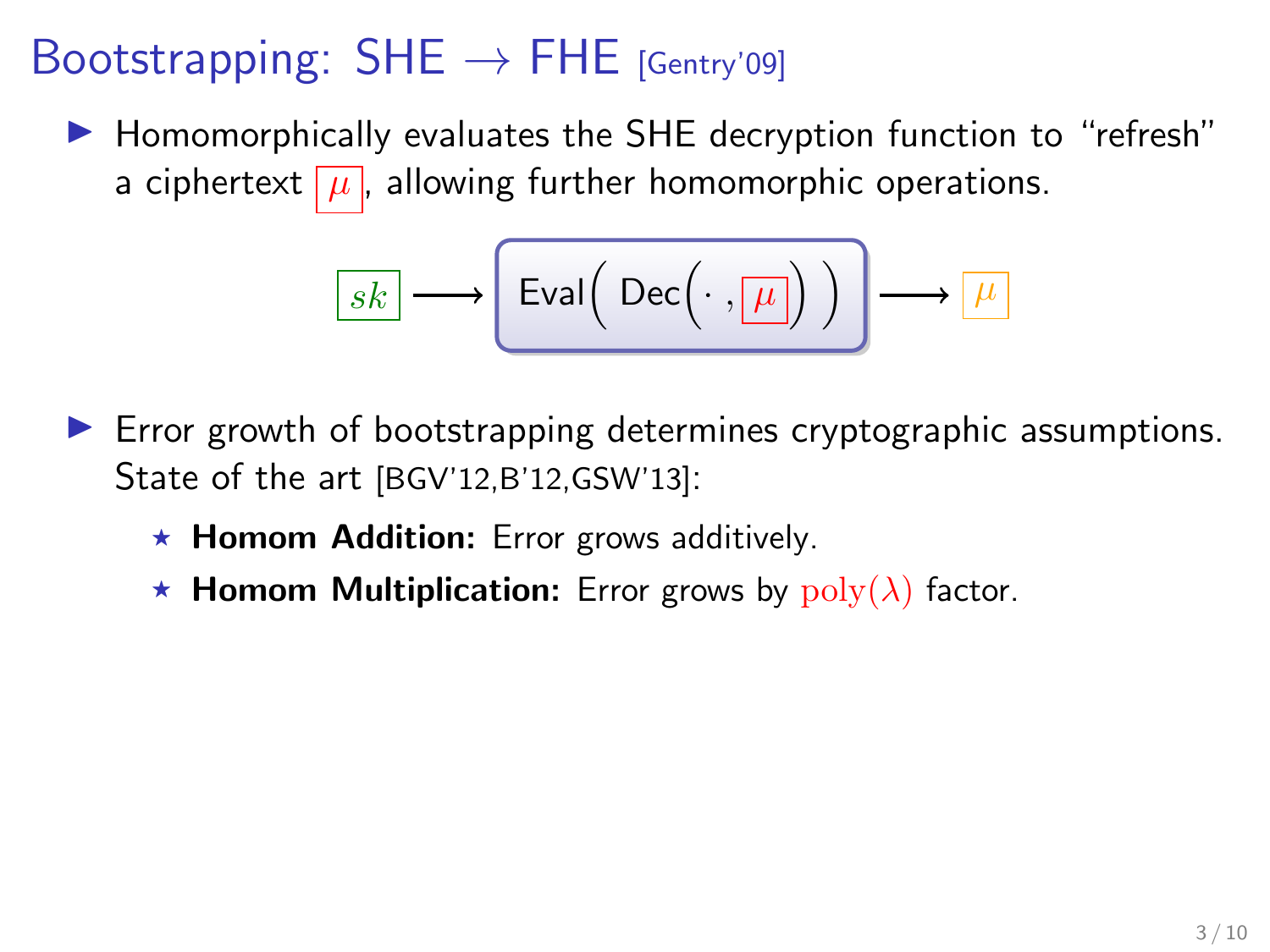$\blacktriangleright$  Homomorphically evaluates the SHE decryption function to "refresh" a ciphertext  $\mu$ , allowing further homomorphic operations.

$$
\boxed{sk} \longrightarrow \boxed{\mathsf{Eval}\Big(\; \mathsf{Dec}\Big(\cdot\,,\fbox{$\mu$} \Big)\; \Big) \longrightarrow \fbox{$\mu$}
$$

- $\triangleright$  Error growth of bootstrapping determines cryptographic assumptions. State of the art [BGV'12,B'12,GSW'13]:
	- $\star$  Homom Addition: Error grows additively.
	- **K** Homom Multiplication: Error grows by  $poly(\lambda)$  factor.
- Known decryption circuits have logarithmic  $O(\log \lambda)$  depth.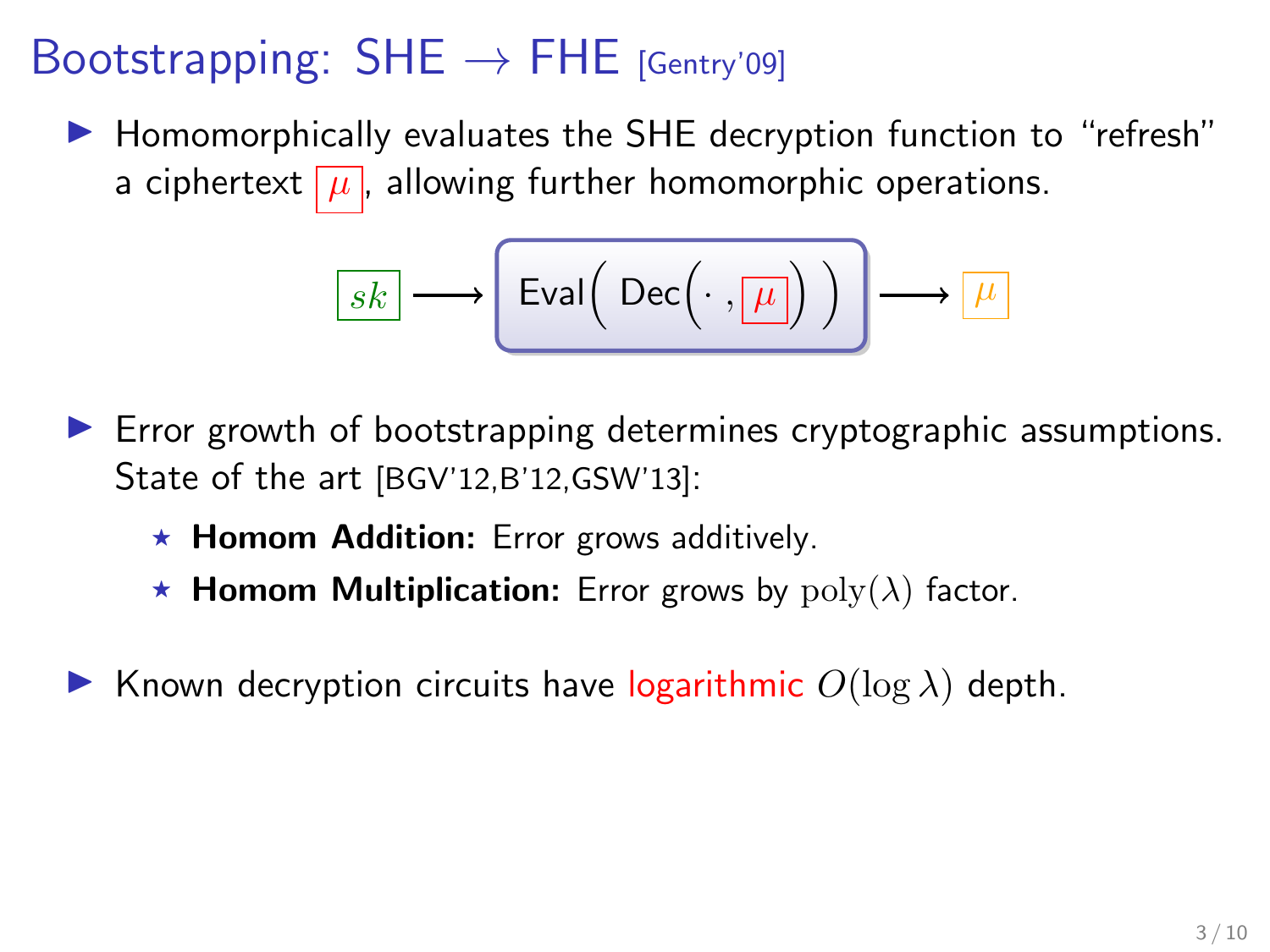$\blacktriangleright$  Homomorphically evaluates the SHE decryption function to "refresh" a ciphertext  $\boxed{\mu}$ , allowing further homomorphic operations.

$$
\boxed{sk} \longrightarrow \boxed{\mathsf{Eval}\Big(\; \mathsf{Dec}\Big(\cdot\,,\fbox{$\mu$} \Big]\Big) \Bigg) \longrightarrow \fbox{$\mu$}
$$

- $\triangleright$  Error growth of bootstrapping determines cryptographic assumptions. State of the art [BGV'12,B'12,GSW'13]:
	- $\star$  Homom Addition: Error grows additively.
	- **K** Homom Multiplication: Error grows by  $poly(\lambda)$  factor.
- **IGCO** Known decryption circuits have logarithmic  $O(\log \lambda)$  depth.  $\Longrightarrow$  Quasi-polynomial  $\lambda^{O(\log \lambda)}$  error growth and lattice approx factors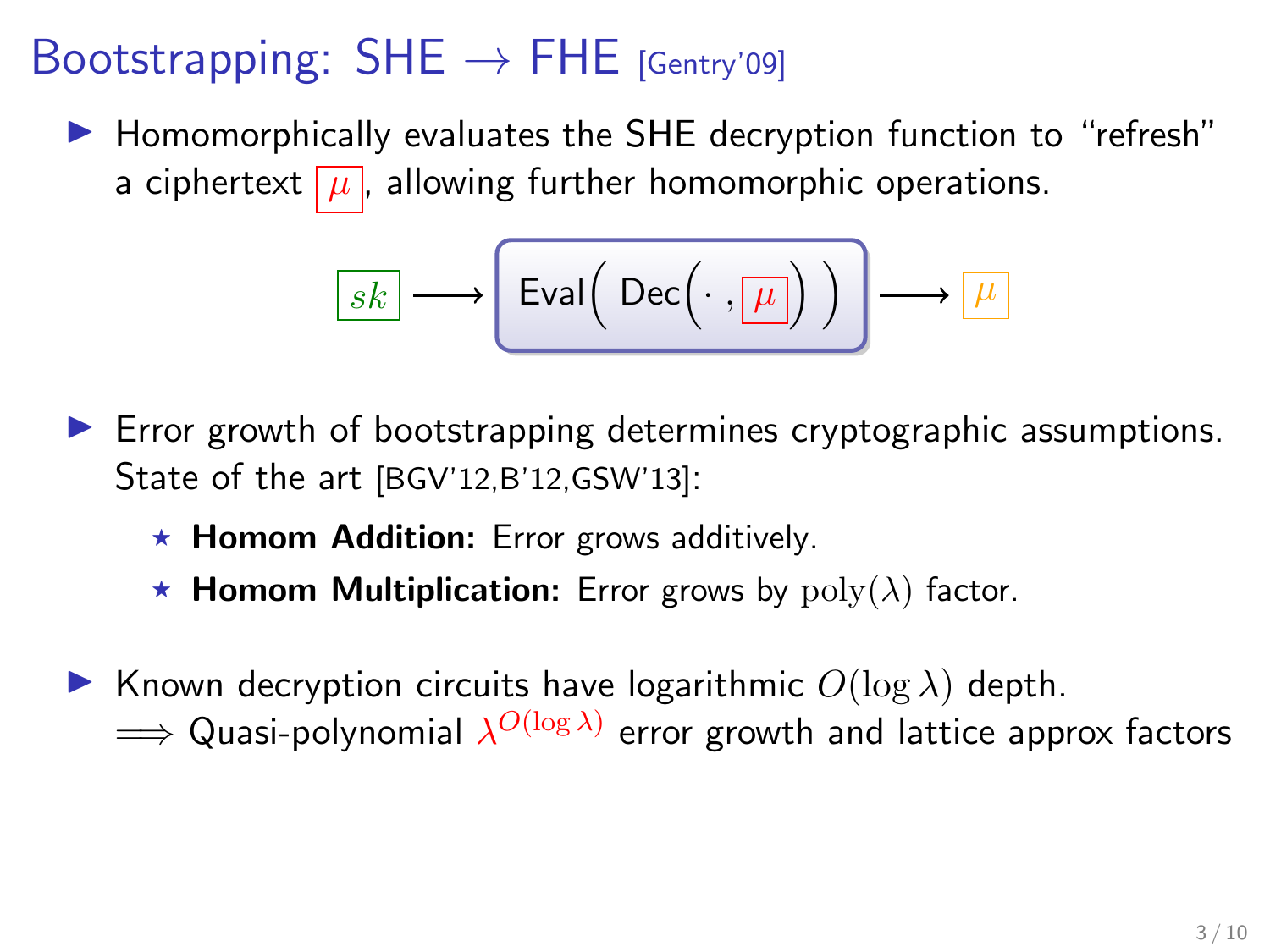$\blacktriangleright$  Homomorphically evaluates the SHE decryption function to "refresh" a ciphertext  $\boxed{\mu}$ , allowing further homomorphic operations.

$$
\boxed{sk} \longrightarrow \boxed{\mathsf{Eval}\Big(\; \mathsf{Dec}\Big(\cdot\,,\fbox{$\mu$} \Big]\Big)\; \Bigg) \longrightarrow \fbox{$\mu$}
$$

- $\triangleright$  Error growth of bootstrapping determines cryptographic assumptions. State of the art [BGV'12,B'12,GSW'13]:
	- $\star$  Homom Addition: Error grows additively.
	- **K** Homom Multiplication: Error grows by  $poly(\lambda)$  factor.
- **IGCO** Known decryption circuits have logarithmic  $O(\log \lambda)$  depth.  $\Longrightarrow$  Quasi-polynomial  $\lambda^{O(\log \lambda)}$  error growth and lattice approx factors
- $\blacktriangleright$  Can we do better?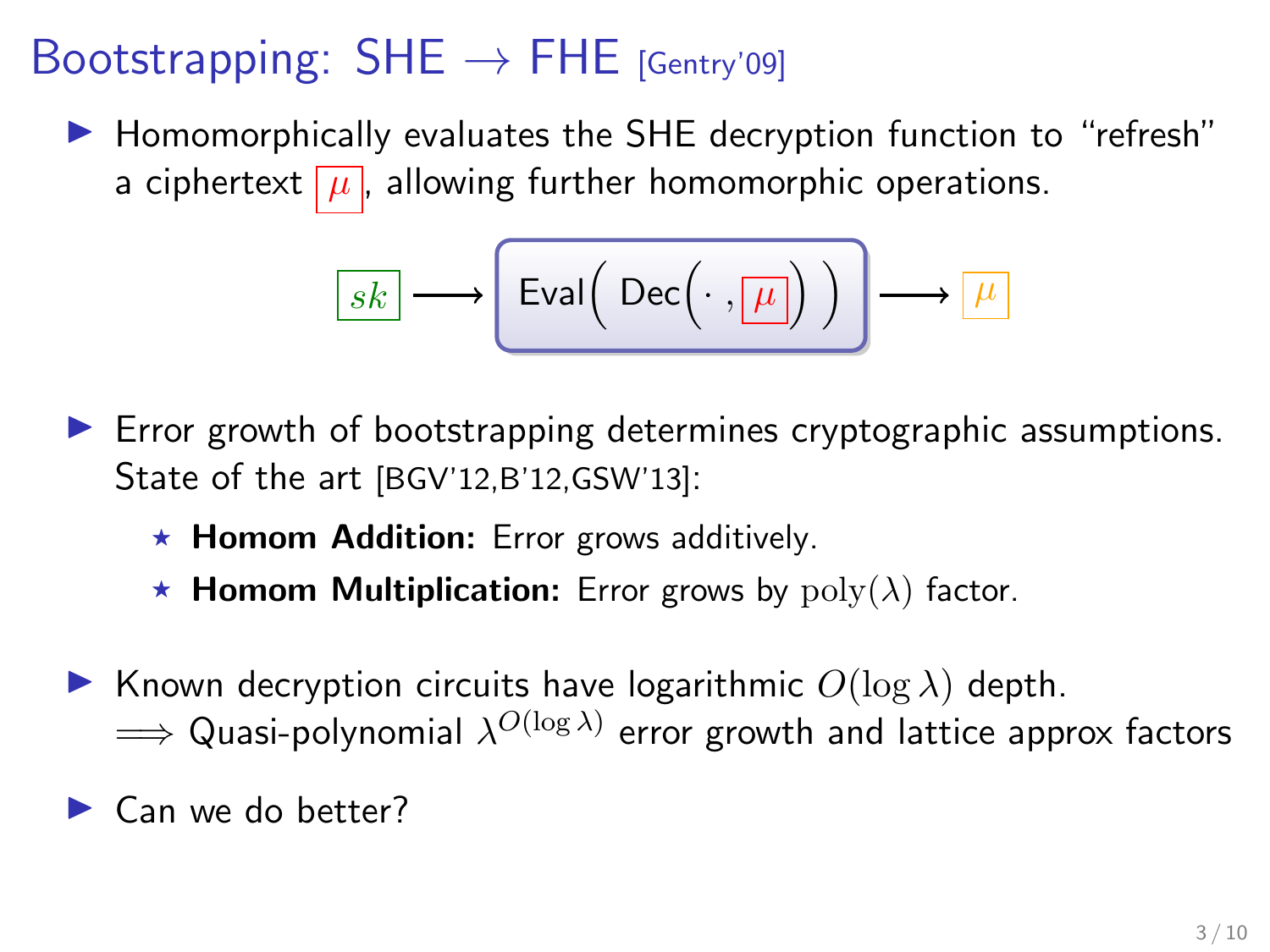$\triangleright$  Error growth for multiplication in [GSW'13] is asymmetric:

Error in  $\mathbf{C} := \mathbf{C}_1 \square \mathbf{C}_2$  is  $\mathbf{e} := \mathbf{e}_1 \cdot \text{poly}(\lambda) + \mu_1 \cdot \mathbf{e}_2$ .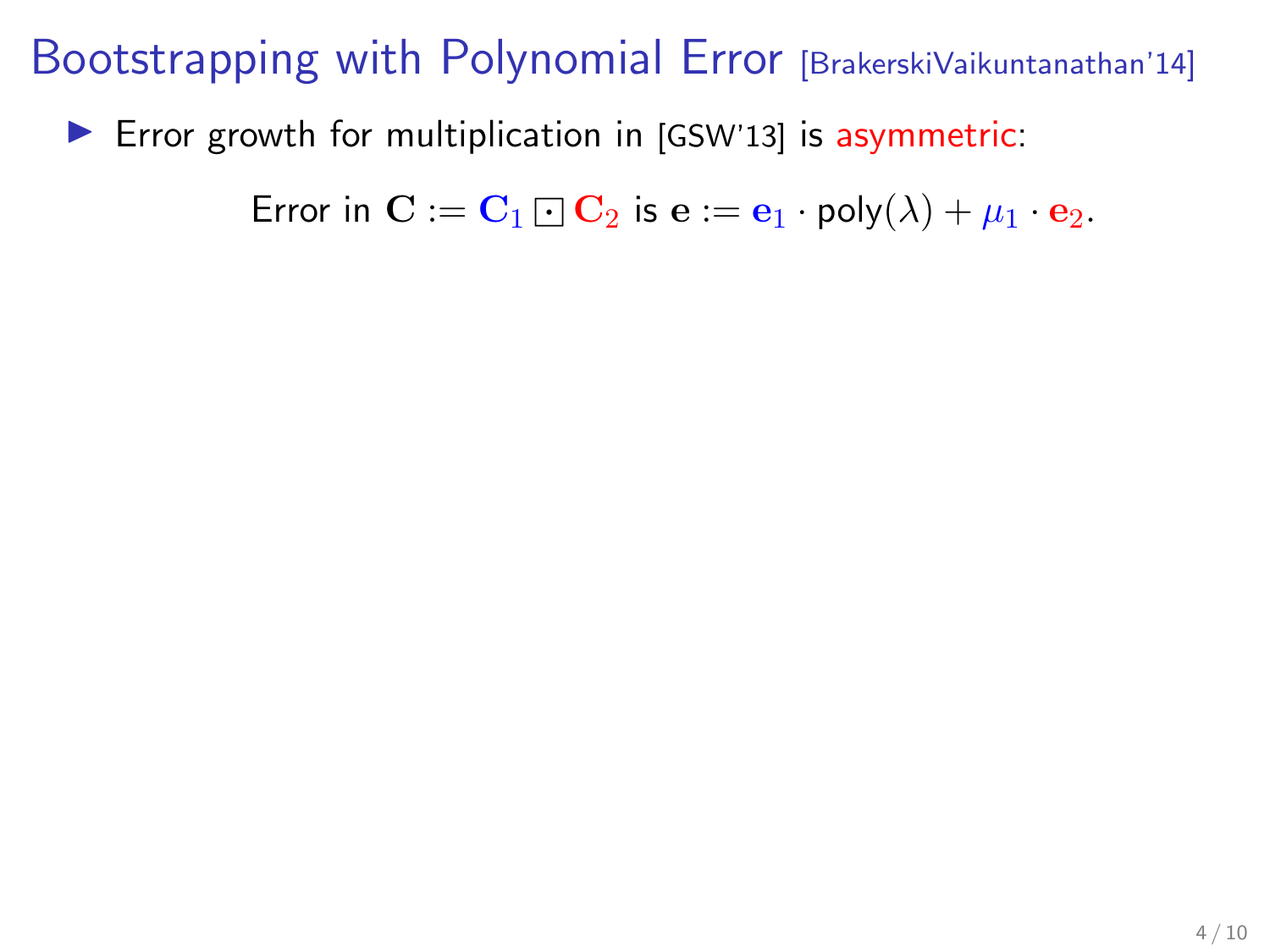$\triangleright$  Error growth for multiplication in [GSW'13] is asymmetric:

Error in  $\mathbf{C} := \mathbf{C}_1 \cap \mathbf{C}_2$  is  $\mathbf{e} := \mathbf{e}_1 \cdot \text{poly}(\lambda) + \mu_1 \cdot \mathbf{e}_2$ .

Make multiplication right-associative:

 ${\bf C}_1 \boxdot ( \cdots ({\bf C}_{t-2} \boxdot ( {\bf C}_{t-1} \boxdot {\bf C}_t) ) \cdots )$  has error  $\sum_i {\bf e}_i \cdot {\sf poly}(\lambda)$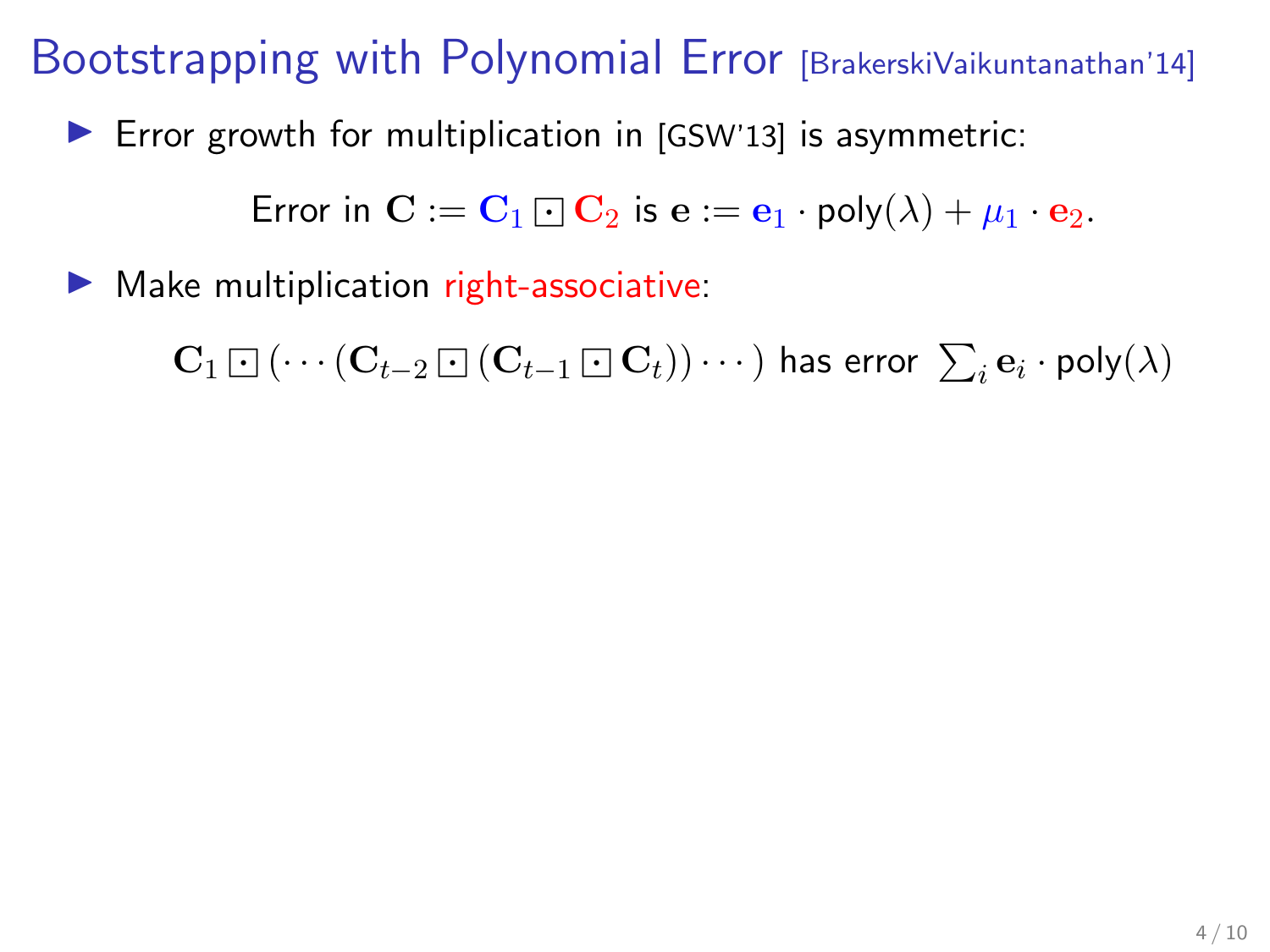$\blacktriangleright$  Error growth for multiplication in [GSW'13] is asymmetric:

Error in  $\mathbf{C} := \mathbf{C}_1 \square \mathbf{C}_2$  is  $\mathbf{e} := \mathbf{e}_1 \cdot \text{poly}(\lambda) + \mu_1 \cdot \mathbf{e}_2$ .

 $\blacktriangleright$  Make multiplication right-associative:

 ${\bf C}_1 \boxdot ( \cdots ({\bf C}_{t-2} \boxdot ( {\bf C}_{t-1} \boxdot {\bf C}_t) ) \cdots )$  has error  $\sum_i {\bf e}_i \cdot {\sf poly}(\lambda)$ 

 $\blacktriangleright$  Barrington's Theorem



depth  $d$ 

length  $4^d$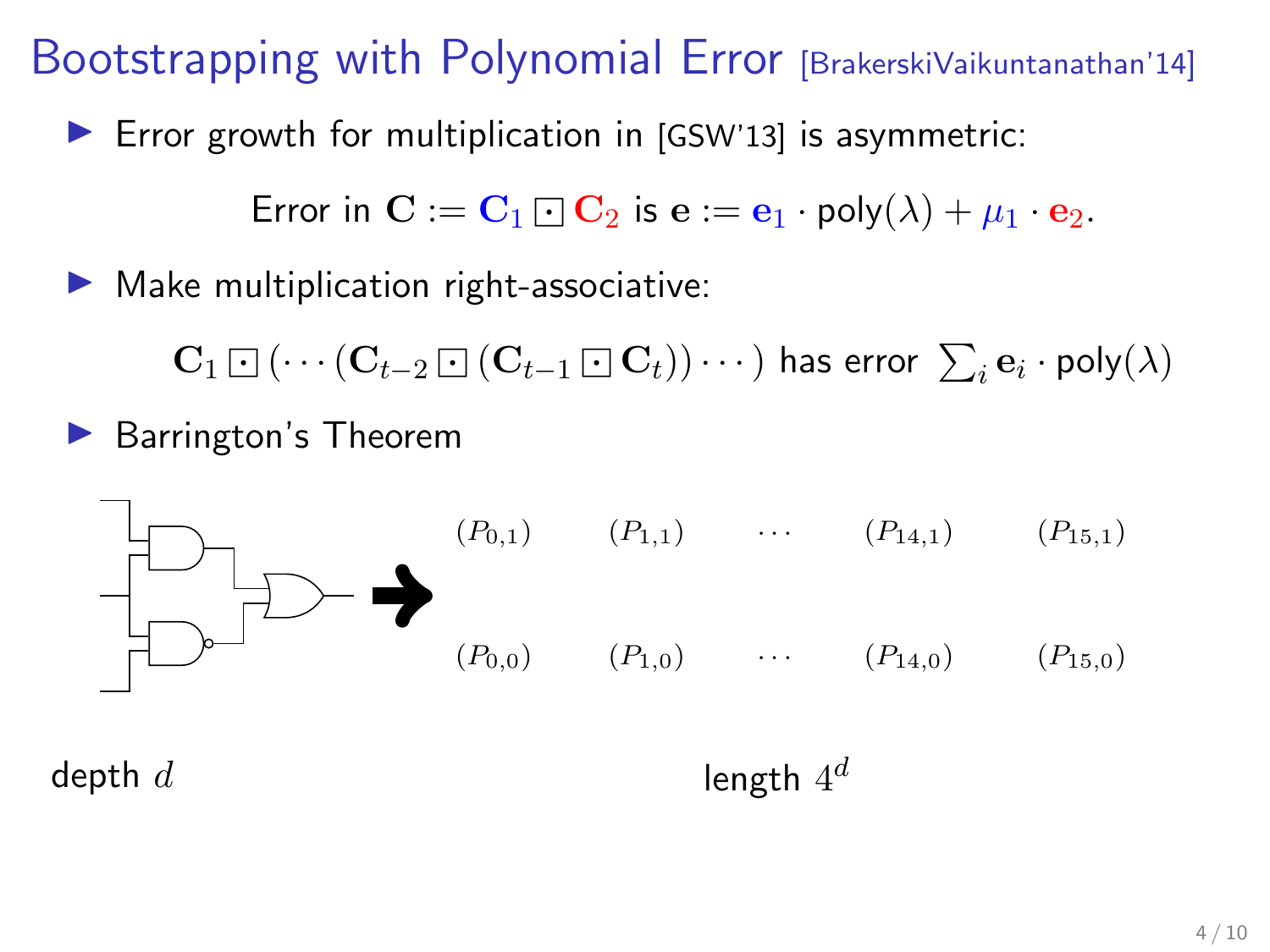$\blacktriangleright$  Error growth for multiplication in [GSW'13] is asymmetric:

Error in  $\mathbf{C} := \mathbf{C}_1 \cap \mathbf{C}_2$  is  $\mathbf{e} := \mathbf{e}_1 \cdot \text{poly}(\lambda) + \mu_1 \cdot \mathbf{e}_2$ .

 $\blacktriangleright$  Make multiplication right-associative:

 ${\bf C}_1 \boxdot ( \cdots ({\bf C}_{t-2} \boxdot ( {\bf C}_{t-1} \boxdot {\bf C}_t) ) \cdots )$  has error  $\sum_i {\bf e}_i \cdot {\sf poly}(\lambda)$ 

 $\blacktriangleright$  Barrington's Theorem



depth  $d$ 

length  $4^d$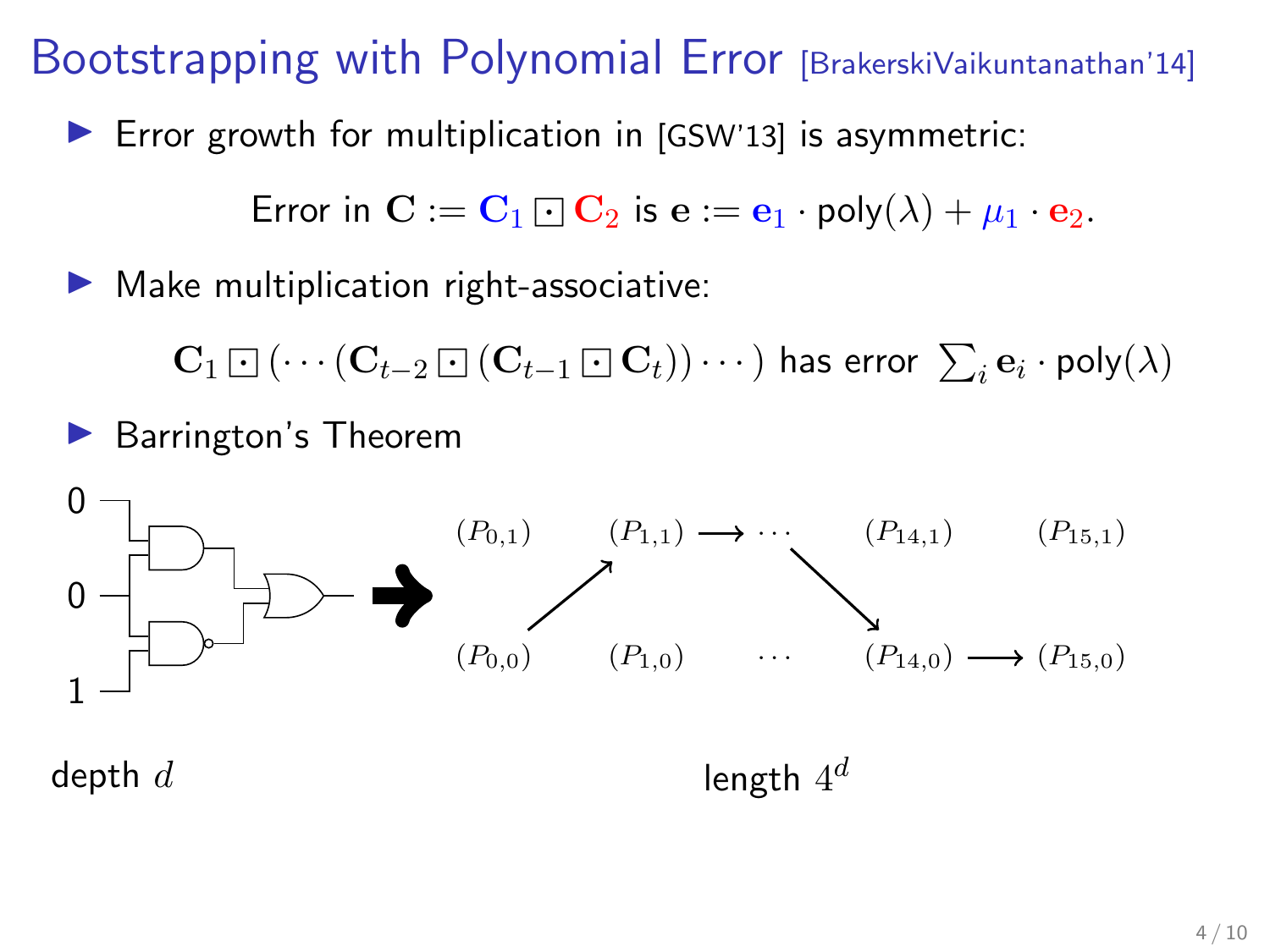$\triangleright$  Error growth for multiplication in [GSW'13] is asymmetric:

Error in  $\mathbf{C} := \mathbf{C}_1 \cap \mathbf{C}_2$  is  $\mathbf{e} := \mathbf{e}_1 \cdot \text{poly}(\lambda) + \mu_1 \cdot \mathbf{e}_2$ .

 $\blacktriangleright$  Make multiplication right-associative:

 ${\bf C}_1 \boxdot ( \cdots ({\bf C}_{t-2} \boxdot ( {\bf C}_{t-1} \boxdot {\bf C}_t) ) \cdots )$  has error  $\sum_i {\bf e}_i \cdot {\sf poly}(\lambda)$ 

 $\blacktriangleright$  Barrington's Theorem



depth  $d \approx 3 \log \lambda$ 

✗ Problem: Barrington's transformation is very inefficient.

length  $4^d \approx \lambda^6$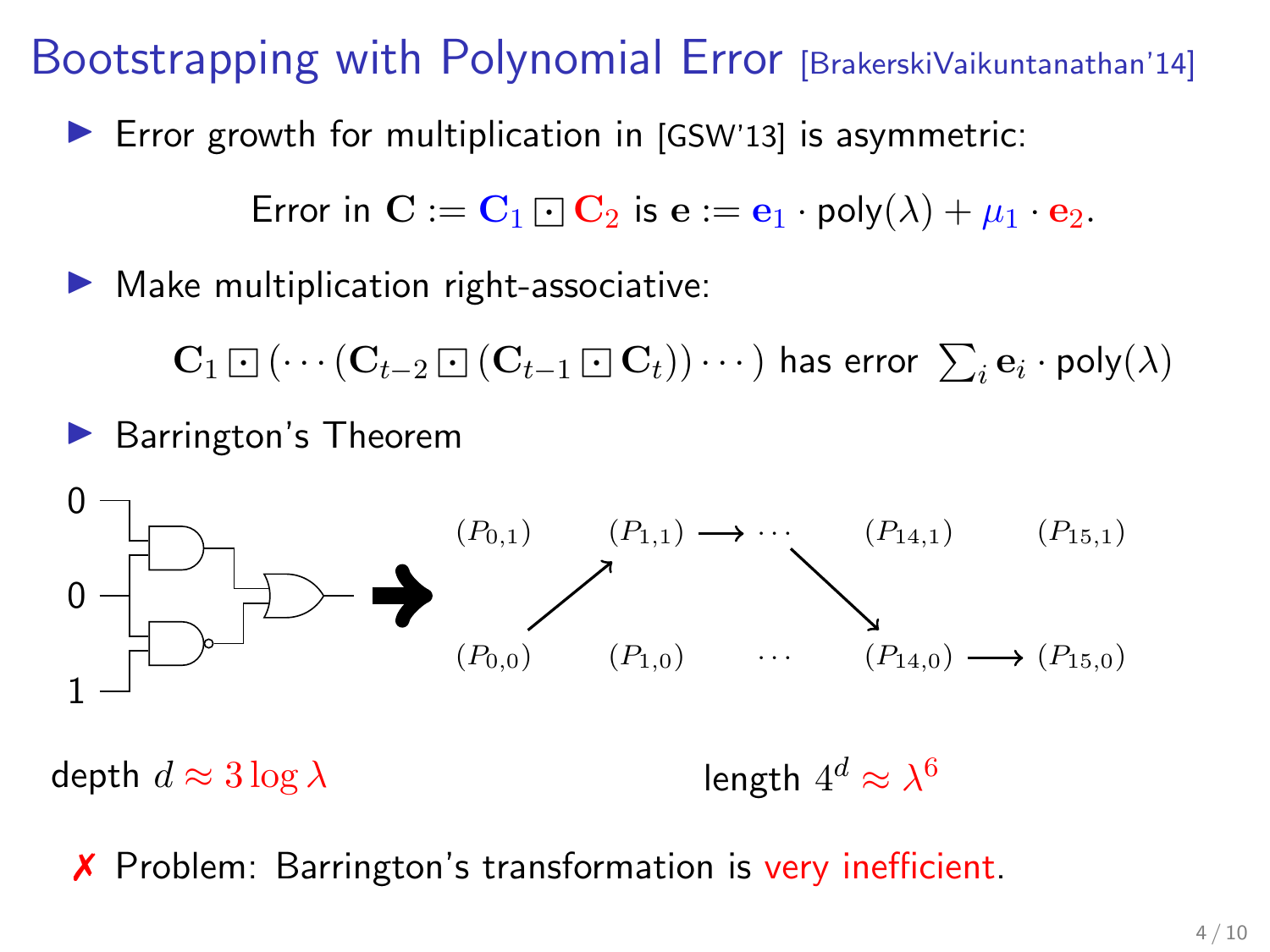**1** Faster bootstrapping with small polynomial error growth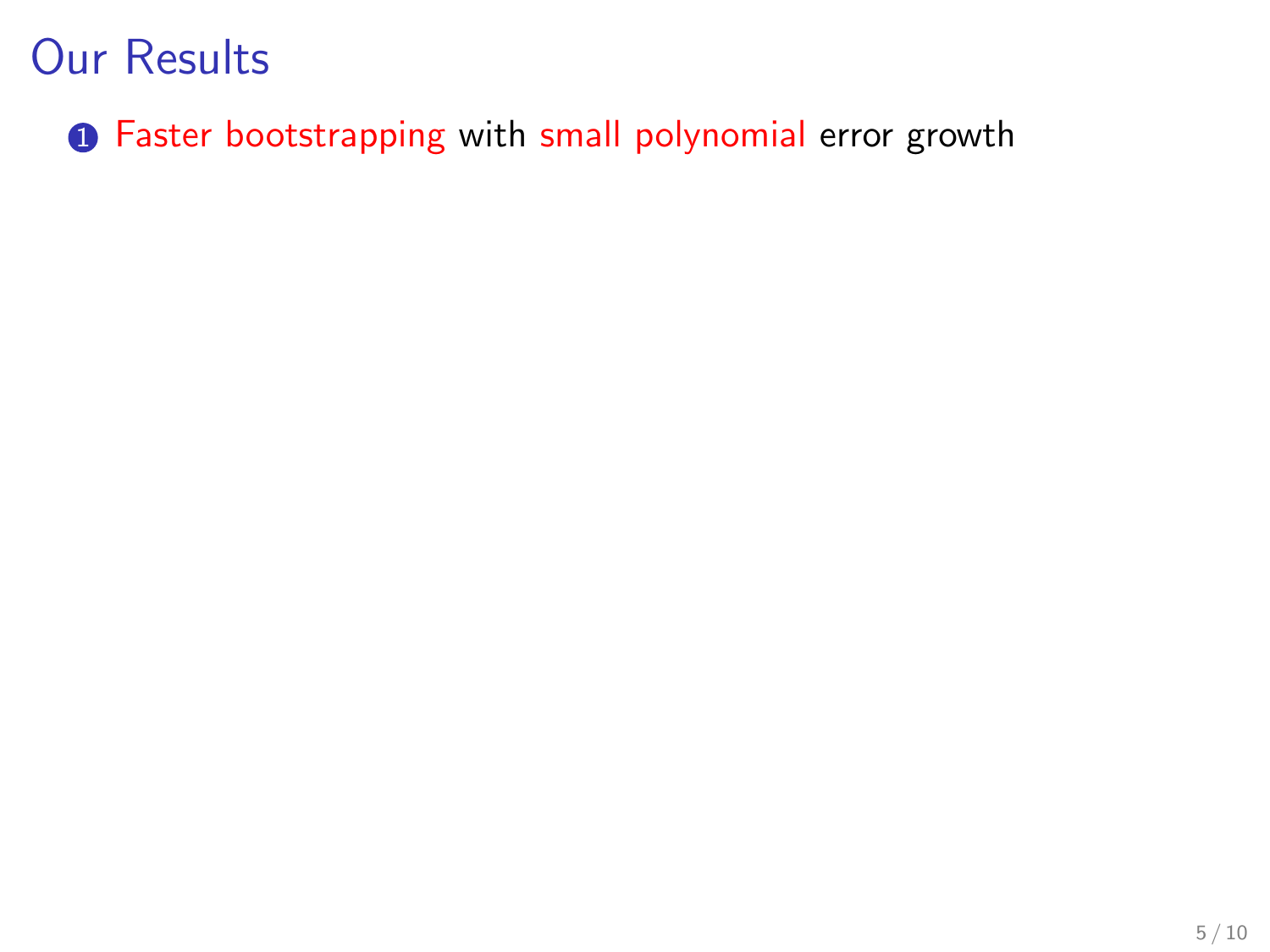- **1** Faster bootstrapping with small polynomial error growth
	- $\star$  Treats decryption as an arithmetic function over  $\mathbb{Z}_q$ , not a circuit.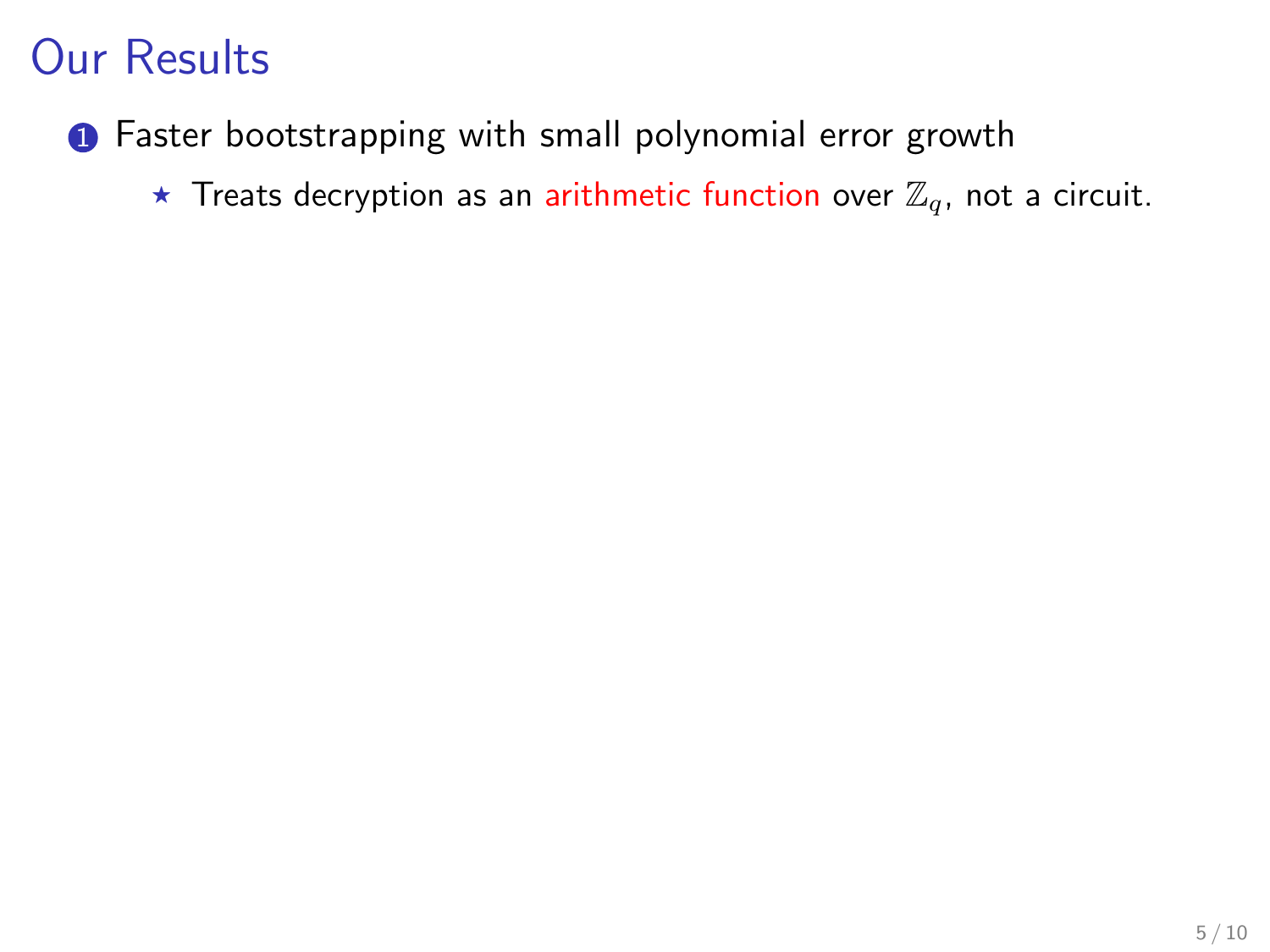- **1** Faster bootstrapping with small polynomial error growth
	- $\star$  Treats decryption as an arithmetic function over  $\mathbb{Z}_q$ , not a circuit. Avoids Barrington's Theorem – but still uses permutation matrices!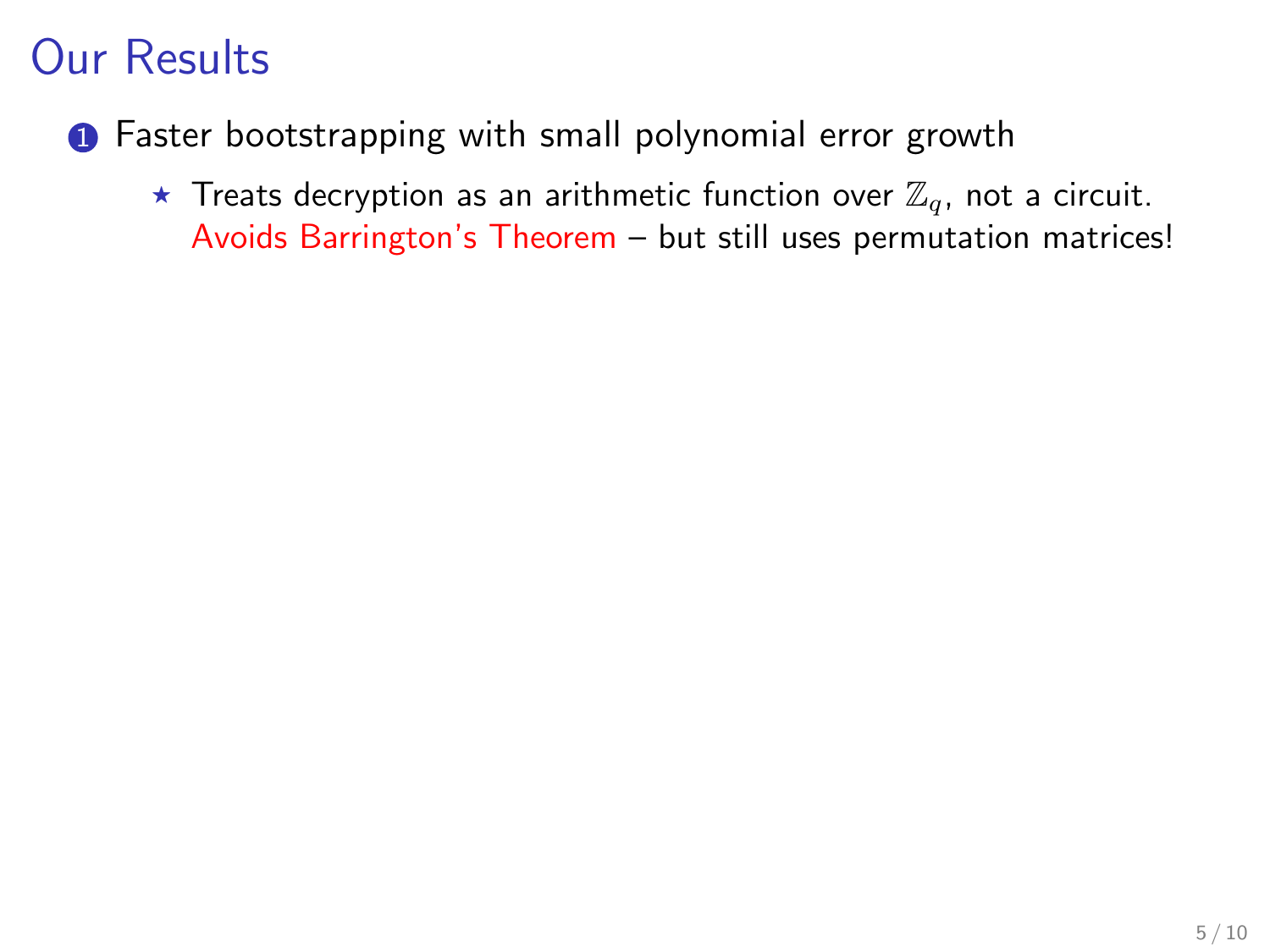- **1** Faster bootstrapping with small polynomial error growth
	- $\star$  Treats decryption as an arithmetic function over  $\mathbb{Z}_q$ , not a circuit. Avoids Barrington's Theorem – but still uses permutation matrices!
	- ★ Key Idea: Embed additive group  $(\mathbb{Z}_q, +)$  into small symmetric group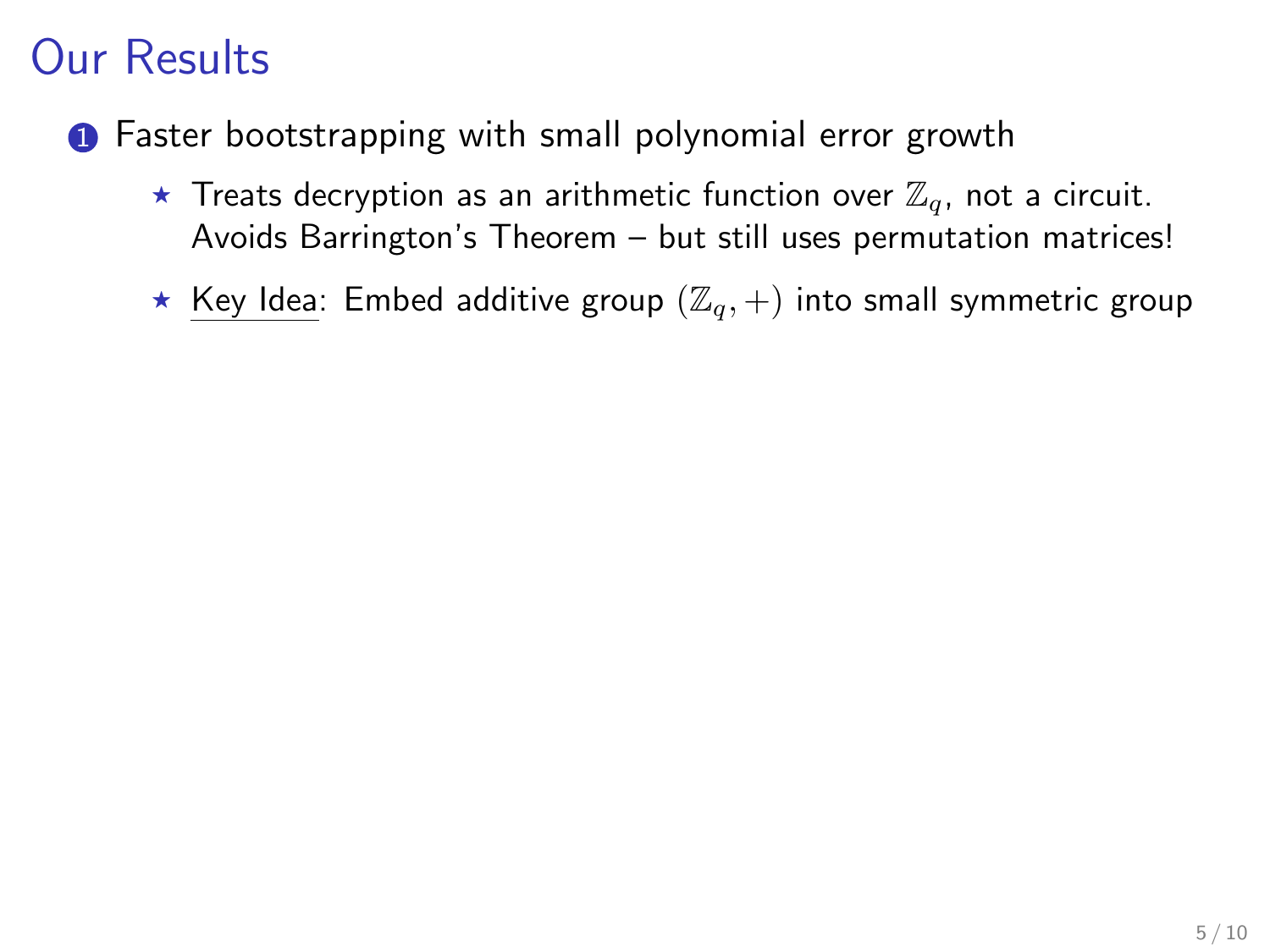- **1** Faster bootstrapping with small polynomial error growth
	- $\star$  Treats decryption as an arithmetic function over  $\mathbb{Z}_q$ , not a circuit. Avoids Barrington's Theorem – but still uses permutation matrices!
	- ★ Key Idea: Embed additive group  $(\mathbb{Z}_q, +)$  into small symmetric group

| <b>Reference</b>          | # Homom Ops                          | <b>Noise Growth</b>          |
|---------------------------|--------------------------------------|------------------------------|
| [GHS'12, AP'13] (packing) | $\tilde{O}(1)$ $\blacktriangleright$ | $\lambda^{O(\log \lambda)}$  |
| [BV'14]                   | $\tilde{O}(\lambda^6)$               | large $\text{poly}(\lambda)$ |
| This work                 | $O(\lambda)$                         | $\tilde{O}(\lambda^2)$       |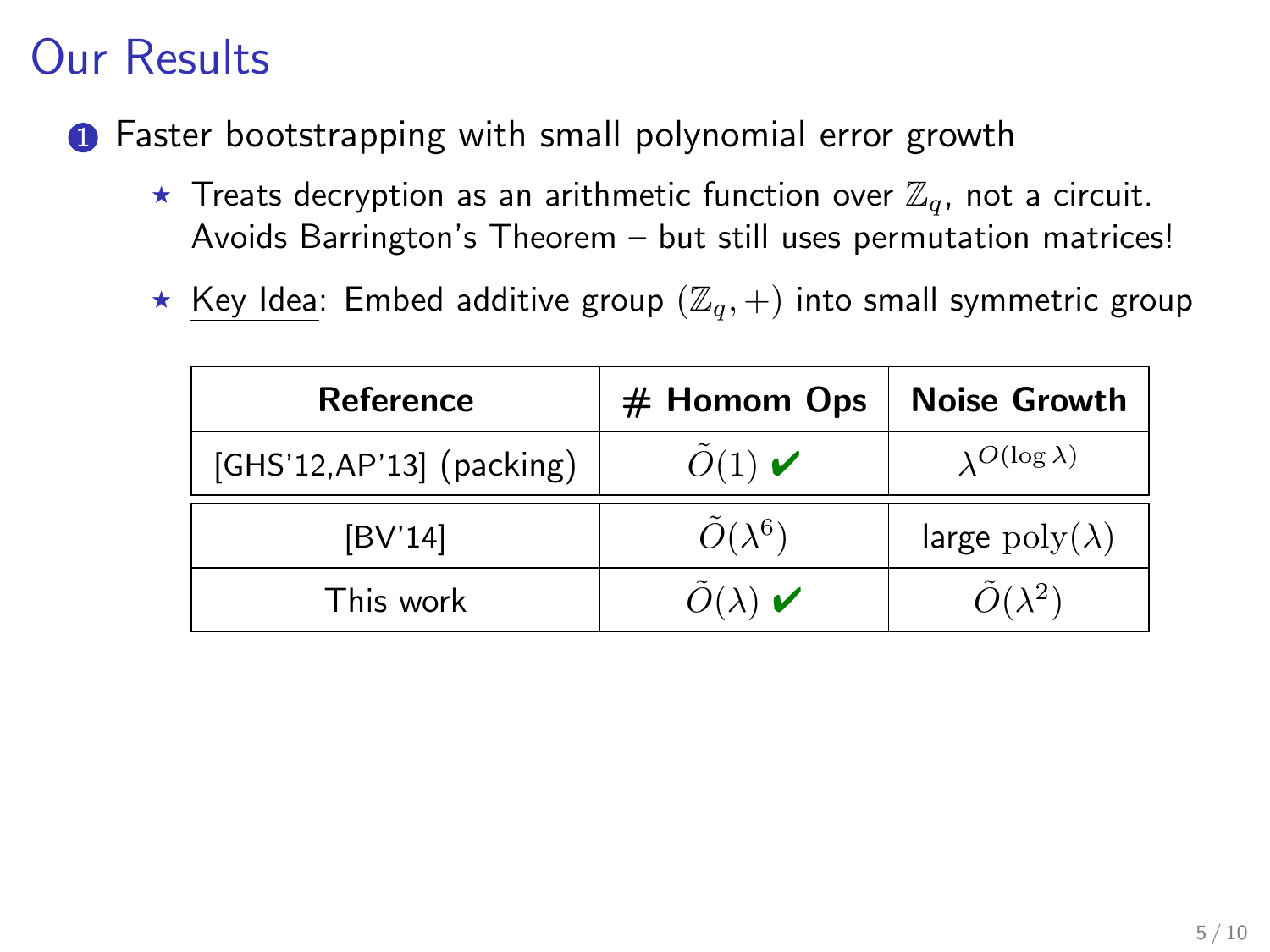- **1** Faster bootstrapping with small polynomial error growth
	- $\star$  Treats decryption as an arithmetic function over  $\mathbb{Z}_q$ , not a circuit. Avoids Barrington's Theorem – but still uses permutation matrices!
	- $\star$  Key Idea: Embed additive group  $(\mathbb{Z}_q, +)$  into small symmetric group

| <b>Reference</b>          | # Homom Ops                                | <b>Noise Growth</b>          |
|---------------------------|--------------------------------------------|------------------------------|
| [GHS'12, AP'13] (packing) | $\tilde{O}(1)$ $\blacktriangleright$       | $\lambda$ O(log $\lambda$ )  |
| [BV'14]                   | $\tilde{O}(\lambda^6)$                     | large $\text{poly}(\lambda)$ |
| This work                 | $\tilde{O}(\lambda)$ $\blacktriangleright$ | $\tilde{O}(\lambda^2)$       |

2 Variant of [GSW'13] encryption scheme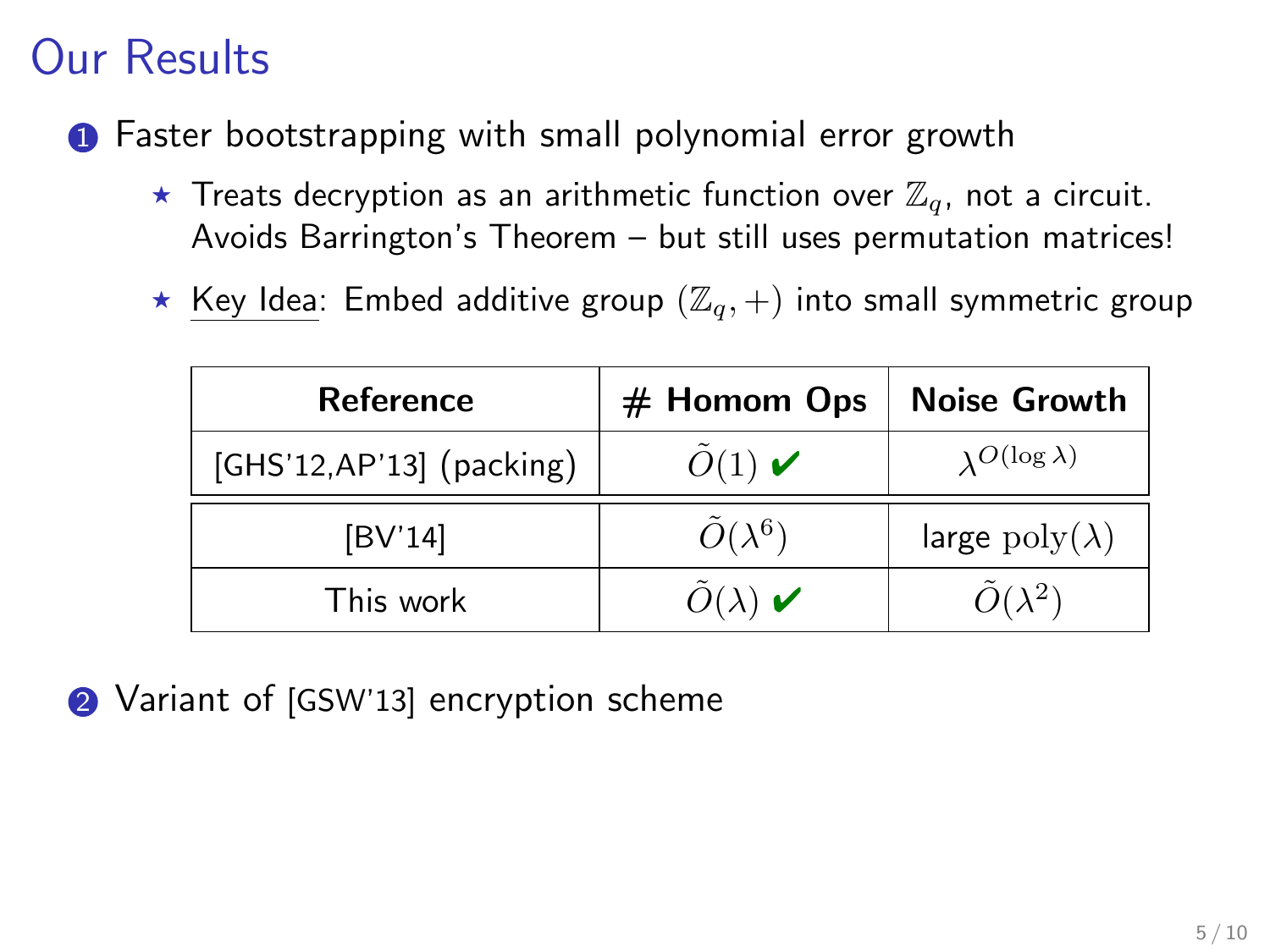- **1** Faster bootstrapping with small polynomial error growth
	- $\star$  Treats decryption as an arithmetic function over  $\mathbb{Z}_q$ , not a circuit. Avoids Barrington's Theorem – but still uses permutation matrices!
	- $\star$  Key Idea: Embed additive group  $(\mathbb{Z}_q, +)$  into small symmetric group

| <b>Reference</b>          | # Homom Ops                          | <b>Noise Growth</b>          |
|---------------------------|--------------------------------------|------------------------------|
| [GHS'12, AP'13] (packing) | $\tilde{O}(1)$ $\blacktriangleright$ | $\lambda$ O(log $\lambda$ )  |
| [BV'14]                   | $\tilde{O}(\lambda^6)$               | large $\text{poly}(\lambda)$ |
| This work                 | $O(\lambda)$                         | $\tilde{O}(\lambda^2)$       |

- 2 Variant of [GSW'13] encryption scheme
	- $\star$  Very simple description and error analysis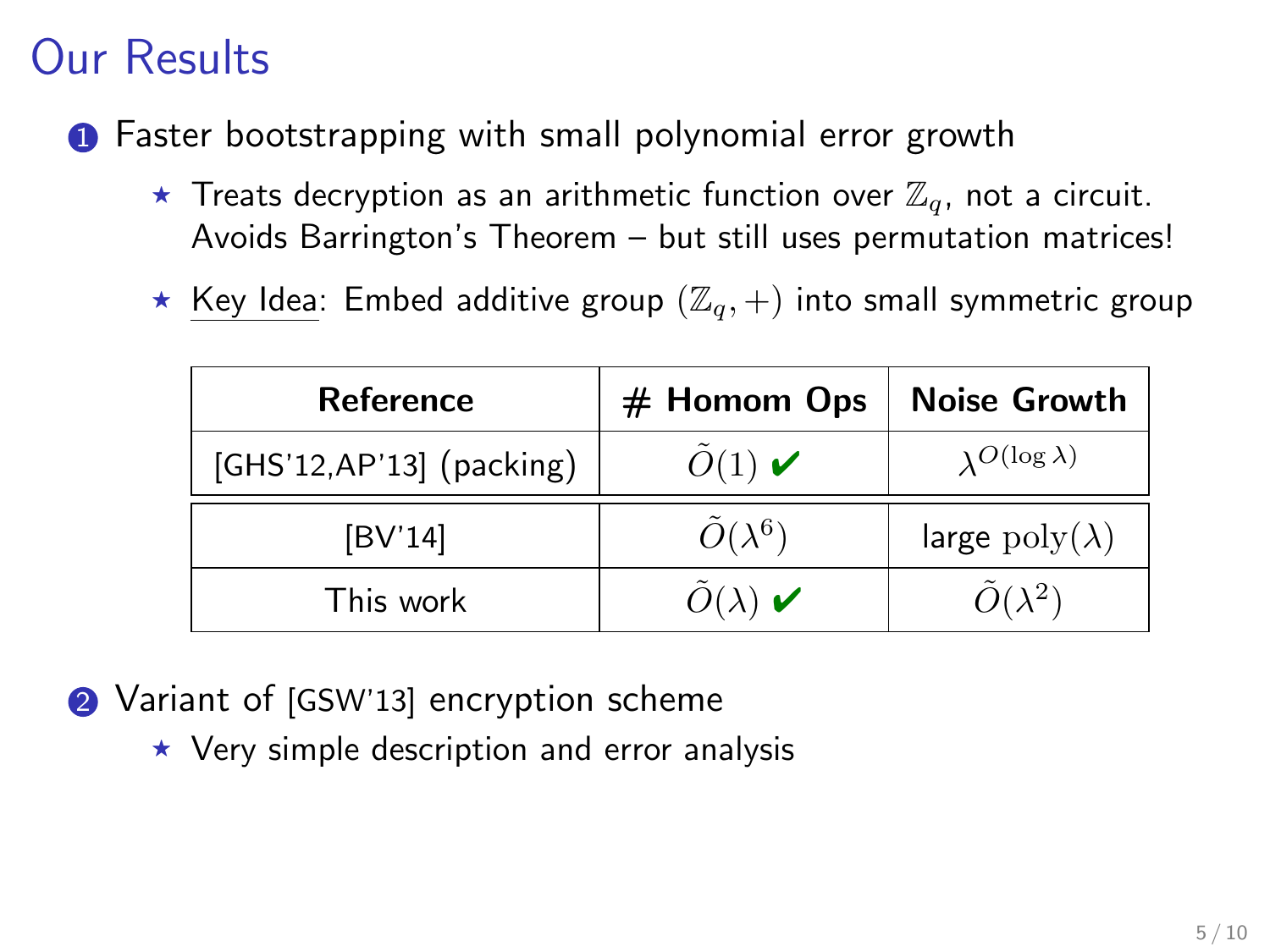- **1** Faster bootstrapping with small polynomial error growth
	- $\star$  Treats decryption as an arithmetic function over  $\mathbb{Z}_q$ , not a circuit. Avoids Barrington's Theorem – but still uses permutation matrices!
	- $\star$  Key Idea: Embed additive group  $(\mathbb{Z}_q, +)$  into small symmetric group

| <b>Reference</b>          | # Homom Ops                          | <b>Noise Growth</b>          |
|---------------------------|--------------------------------------|------------------------------|
| [GHS'12, AP'13] (packing) | $\tilde{O}(1)$ $\blacktriangleright$ | $\lambda$ O(log $\lambda$ )  |
| [BV'14]                   | $\tilde{O}(\lambda^6)$               | large $\text{poly}(\lambda)$ |
| This work                 | $O(\lambda)$                         | $\tilde{O}(\lambda^2)$       |

- 2 Variant of [GSW'13] encryption scheme
	- $\star$  Very simple description and error analysis
	- $\star$  Enjoys full re-randomization of error as a natural side effect Cf. [BV'14]: partial re-randomization, using extra key material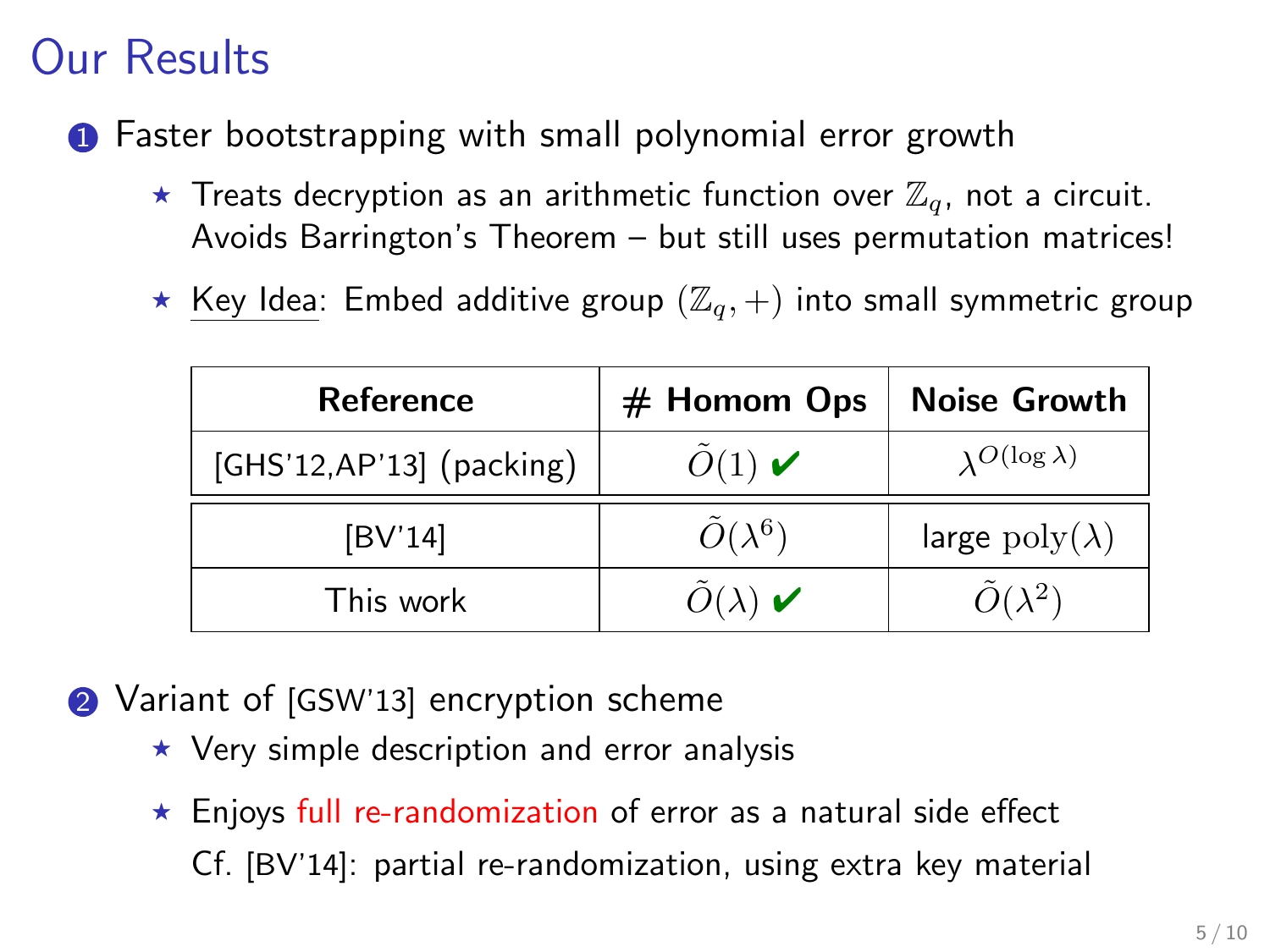Gadget"  $\mathbb{Z}_q$ -matrix G [MP'12]: for any  $\mathbb{Z}_q$ -matrix A,

 $\mathbf{G}^{-1}(\mathbf{A})$  is short and  $\mathbf{G} \cdot \mathbf{G}^{-1}(\mathbf{A}) = \mathbf{A} \; (\textrm{mod } q).$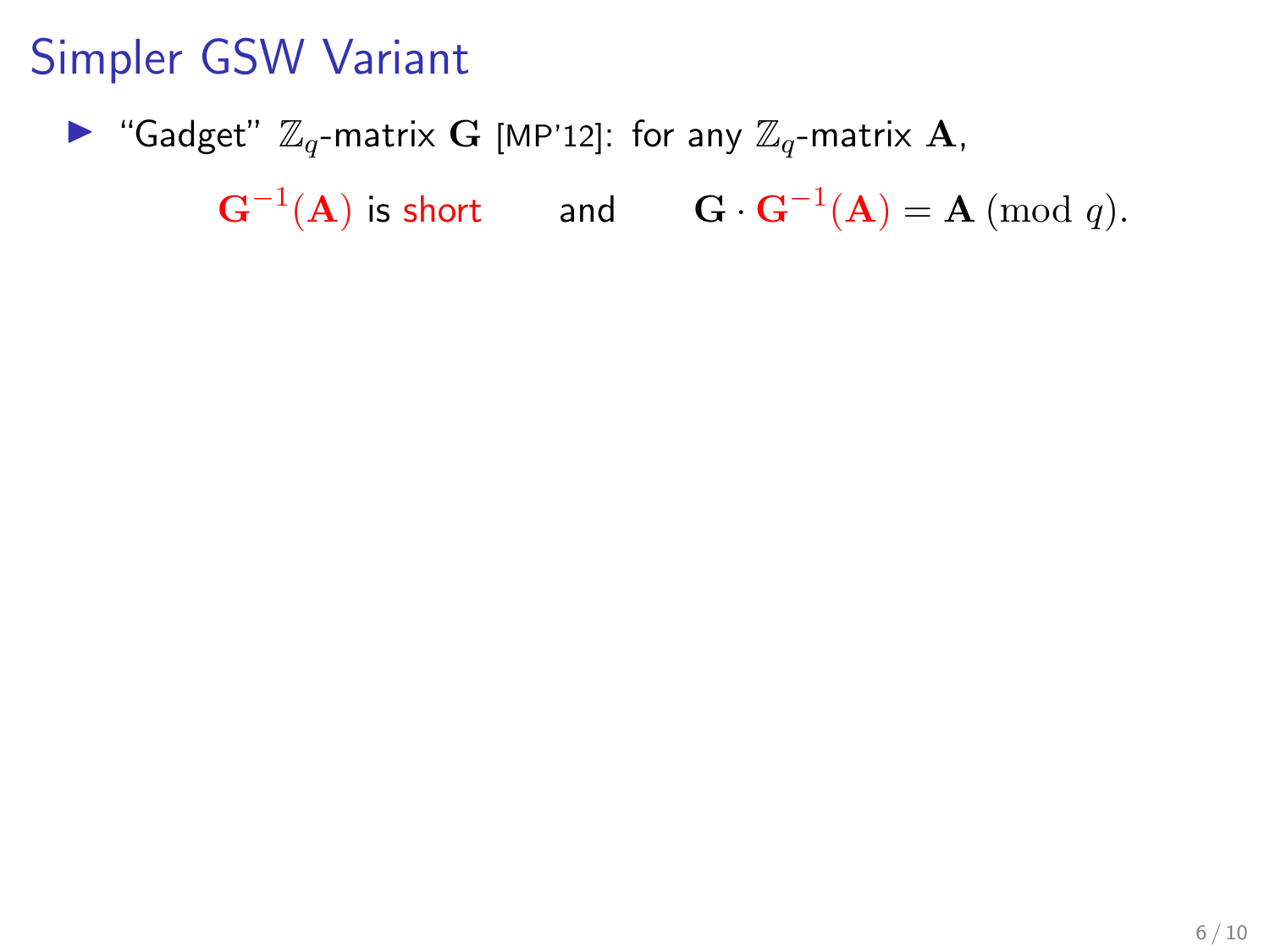Gadget"  $\mathbb{Z}_q$ -matrix G [MP'12]: for any  $\mathbb{Z}_q$ -matrix A,

 $\mathbf{G}^{-1}(\mathbf{A})$  is short and  $\mathbf{G} \cdot \mathbf{G}^{-1}(\mathbf{A}) = \mathbf{A} \; (\textrm{mod } q).$ 

► Ciphertext encrypting  $\mu \in \{0,1\}$  under s is a  $\mathbb{Z}_q$ -matrix C satisfying

 $\mathbf{s} \mathbf{C} = \mu \cdot \mathbf{s} \mathbf{G} + \mathbf{e} \pmod{q}.$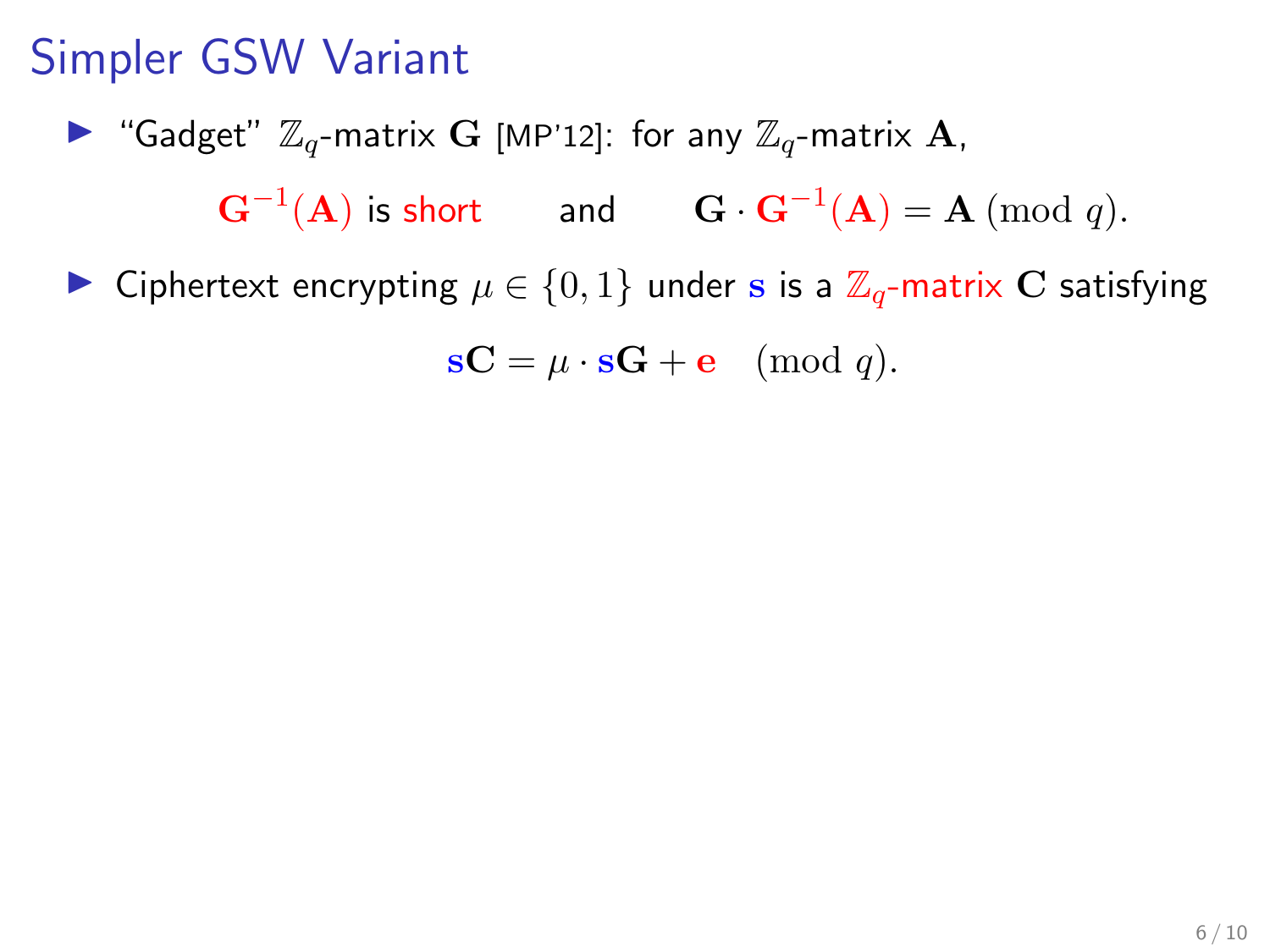Gadget"  $\mathbb{Z}_q$ -matrix G [MP'12]: for any  $\mathbb{Z}_q$ -matrix A,  $\mathbf{G}^{-1}(\mathbf{A})$  is short and  $\mathbf{G} \cdot \mathbf{G}^{-1}(\mathbf{A}) = \mathbf{A} \; (\textrm{mod } q).$ ► Ciphertext encrypting  $\mu \in \{0,1\}$  under s is a  $\mathbb{Z}_q$ -matrix C satisfying

$$
\mathbf{s} \mathbf{C} = \mu \cdot \mathbf{s} \mathbf{G} + \mathbf{e} \pmod{q}.
$$

▶ Homomorphic multiplication:  $\mathbf{C}_1 \boxdot \mathbf{C}_2 := \mathbf{C}_1 \cdot \mathbf{G}^{-1}(\mathbf{C}_2)$ .

$$
\mathbf{s} \mathbf{C}_1 \cdot \mathbf{G}^{-1}(\mathbf{C}_2) = (\mu_1 \cdot \mathbf{s} \mathbf{G} + \mathbf{e}_1) \cdot \mathbf{G}^{-1}(\mathbf{C}_2)
$$
  
=  $\mu_1 \cdot \mathbf{s} \mathbf{C}_2 + \mathbf{e}_1 \cdot \mathbf{G}^{-1}(\mathbf{C}_2)$   
=  $\mu_1 \mu_2 \cdot \mathbf{s} \mathbf{G} + \underbrace{\mu_1 \cdot \mathbf{e}_2 + \mathbf{e}_1 \cdot \mathbf{G}^{-1}(\mathbf{C}_2)}_{\text{new error}}.$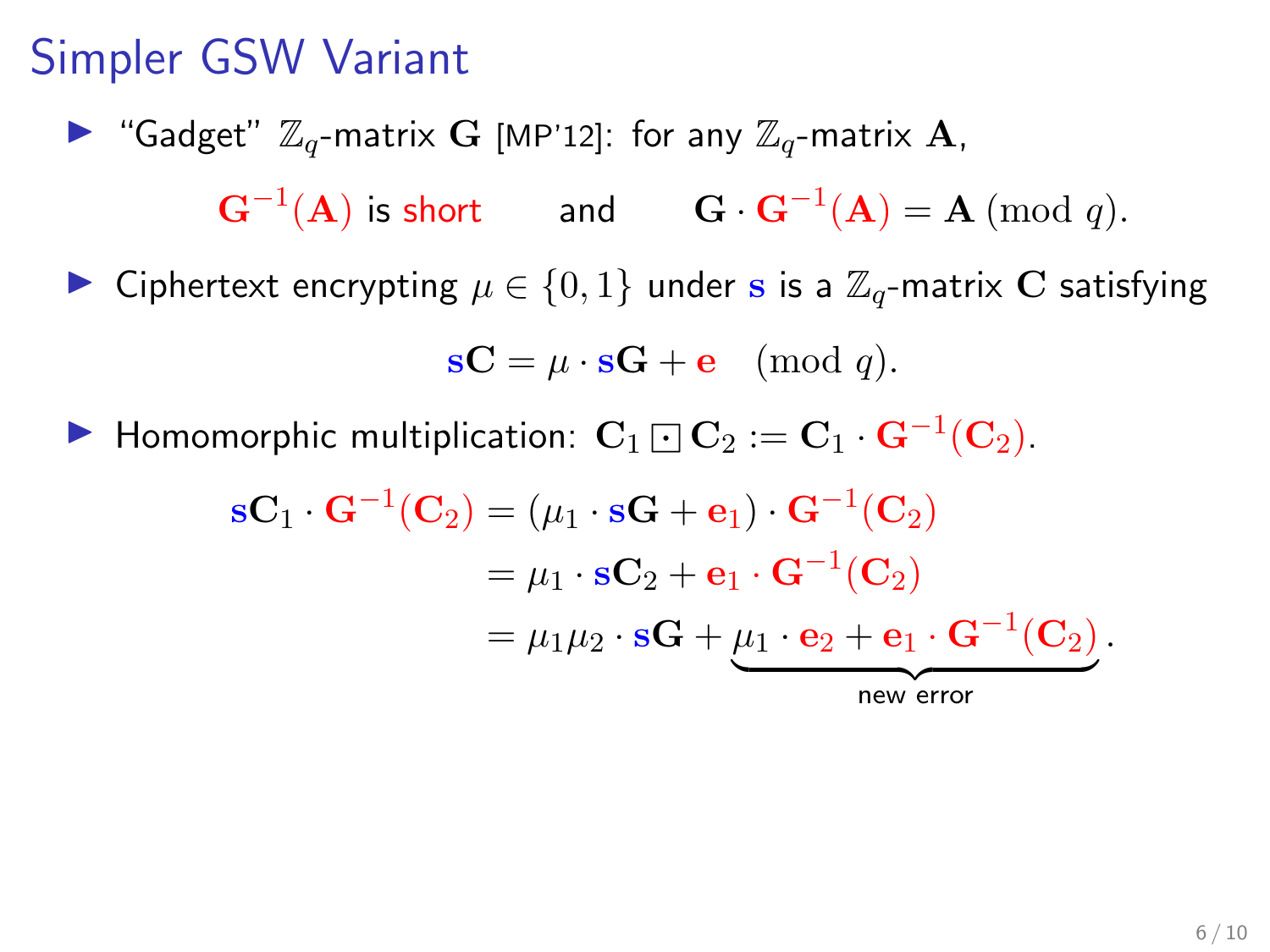Gadget"  $\mathbb{Z}_q$ -matrix G [MP'12]: for any  $\mathbb{Z}_q$ -matrix A,  $\mathbf{G}^{-1}(\mathbf{A})$  is short and  $\mathbf{G} \cdot \mathbf{G}^{-1}(\mathbf{A}) = \mathbf{A} \; (\textrm{mod } q).$ ► Ciphertext encrypting  $\mu \in \{0,1\}$  under s is a  $\mathbb{Z}_q$ -matrix C satisfying

$$
\mathbf{s} \mathbf{C} = \mu \cdot \mathbf{s} \mathbf{G} + \mathbf{e} \pmod{q}.
$$

▶ Homomorphic multiplication:  $\mathbf{C}_1 \boxdot \mathbf{C}_2 := \mathbf{C}_1 \cdot \mathbf{G}^{-1}(\mathbf{C}_2)$ .

$$
\mathbf{s} \mathbf{C}_1 \cdot \mathbf{G}^{-1}(\mathbf{C}_2) = (\mu_1 \cdot \mathbf{s} \mathbf{G} + \mathbf{e}_1) \cdot \mathbf{G}^{-1}(\mathbf{C}_2)
$$
  
=  $\mu_1 \cdot \mathbf{s} \mathbf{C}_2 + \mathbf{e}_1 \cdot \mathbf{G}^{-1}(\mathbf{C}_2)$   
=  $\mu_1 \mu_2 \cdot \mathbf{s} \mathbf{G} + \underbrace{\mu_1 \cdot \mathbf{e}_2 + \mathbf{e}_1 \cdot \mathbf{G}^{-1}(\mathbf{C}_2)}_{\text{new error}}.$ 

 $\triangleright$  Old method [GSW'13]:  $G^{-1}$  is deterministic bit decomposition.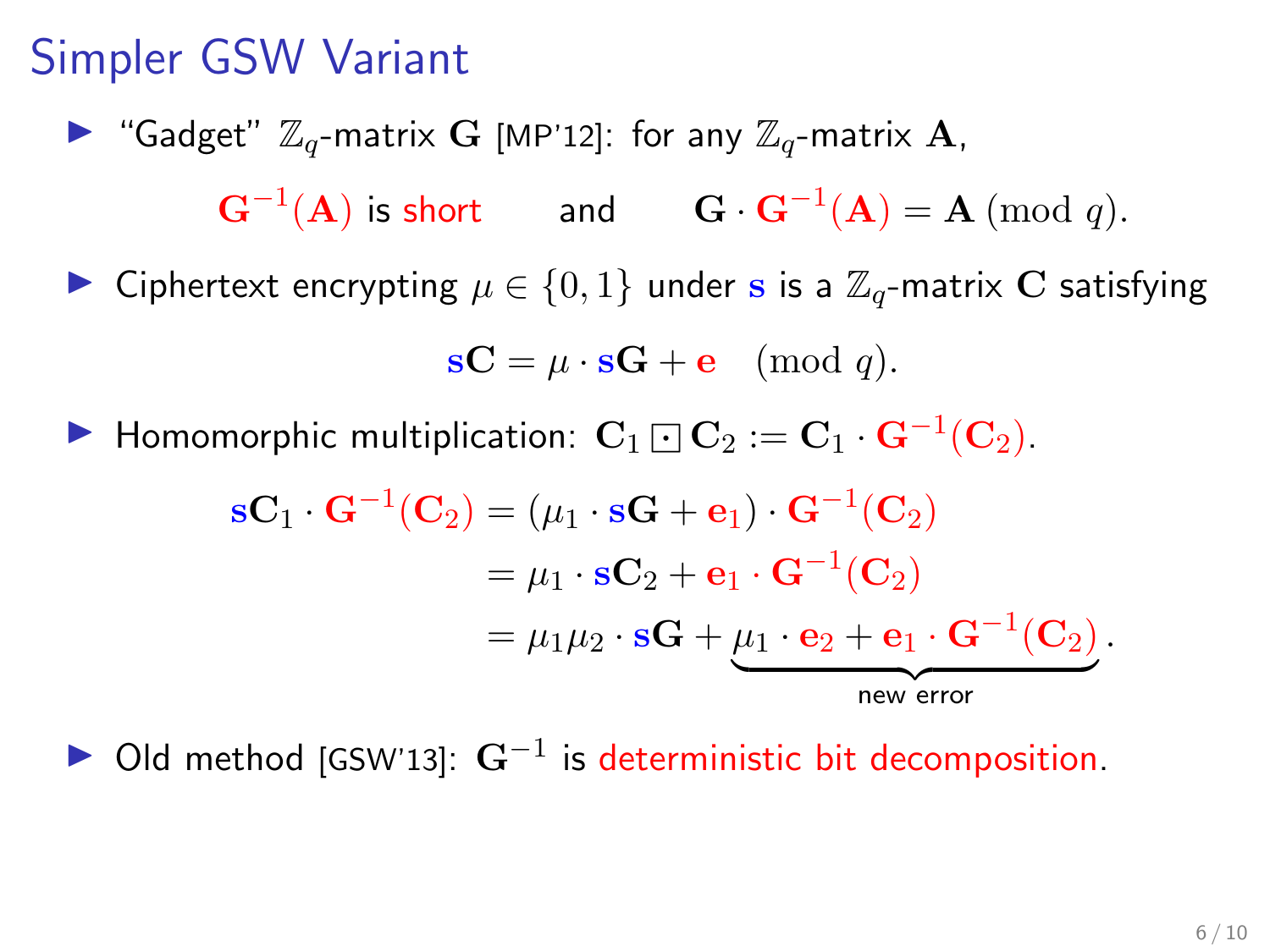Gadget"  $\mathbb{Z}_q$ -matrix G [MP'12]: for any  $\mathbb{Z}_q$ -matrix A,  $\mathbf{G}^{-1}(\mathbf{A})$  is short and  $\mathbf{G} \cdot \mathbf{G}^{-1}(\mathbf{A}) = \mathbf{A} \; (\textrm{mod } q).$ ► Ciphertext encrypting  $\mu \in \{0,1\}$  under s is a  $\mathbb{Z}_q$ -matrix C satisfying

$$
\mathbf{s} \mathbf{C} = \mu \cdot \mathbf{s} \mathbf{G} + \mathbf{e} \pmod{q}.
$$

▶ Homomorphic multiplication:  $\mathbf{C}_1 \boxdot \mathbf{C}_2 := \mathbf{C}_1 \cdot \mathbf{G}^{-1}(\mathbf{C}_2)$ .

$$
\mathbf{s} \mathbf{C}_1 \cdot \mathbf{G}^{-1}(\mathbf{C}_2) = (\mu_1 \cdot \mathbf{s} \mathbf{G} + \mathbf{e}_1) \cdot \mathbf{G}^{-1}(\mathbf{C}_2)
$$
  
=  $\mu_1 \cdot \mathbf{s} \mathbf{C}_2 + \mathbf{e}_1 \cdot \mathbf{G}^{-1}(\mathbf{C}_2)$   
=  $\mu_1 \mu_2 \cdot \mathbf{s} \mathbf{G} + \underbrace{\mu_1 \cdot \mathbf{e}_2 + \mathbf{e}_1 \cdot \mathbf{G}^{-1}(\mathbf{C}_2)}_{\text{new error}}.$ 

 $\triangleright$  Old method [GSW'13]:  $G^{-1}$  is deterministic bit decomposition. New:  $G^{-1}$  samples a (random) subgaussian preimage.  $\Rightarrow$  Tight  $O(\sqrt{n})$  error growth, full rerandomization of error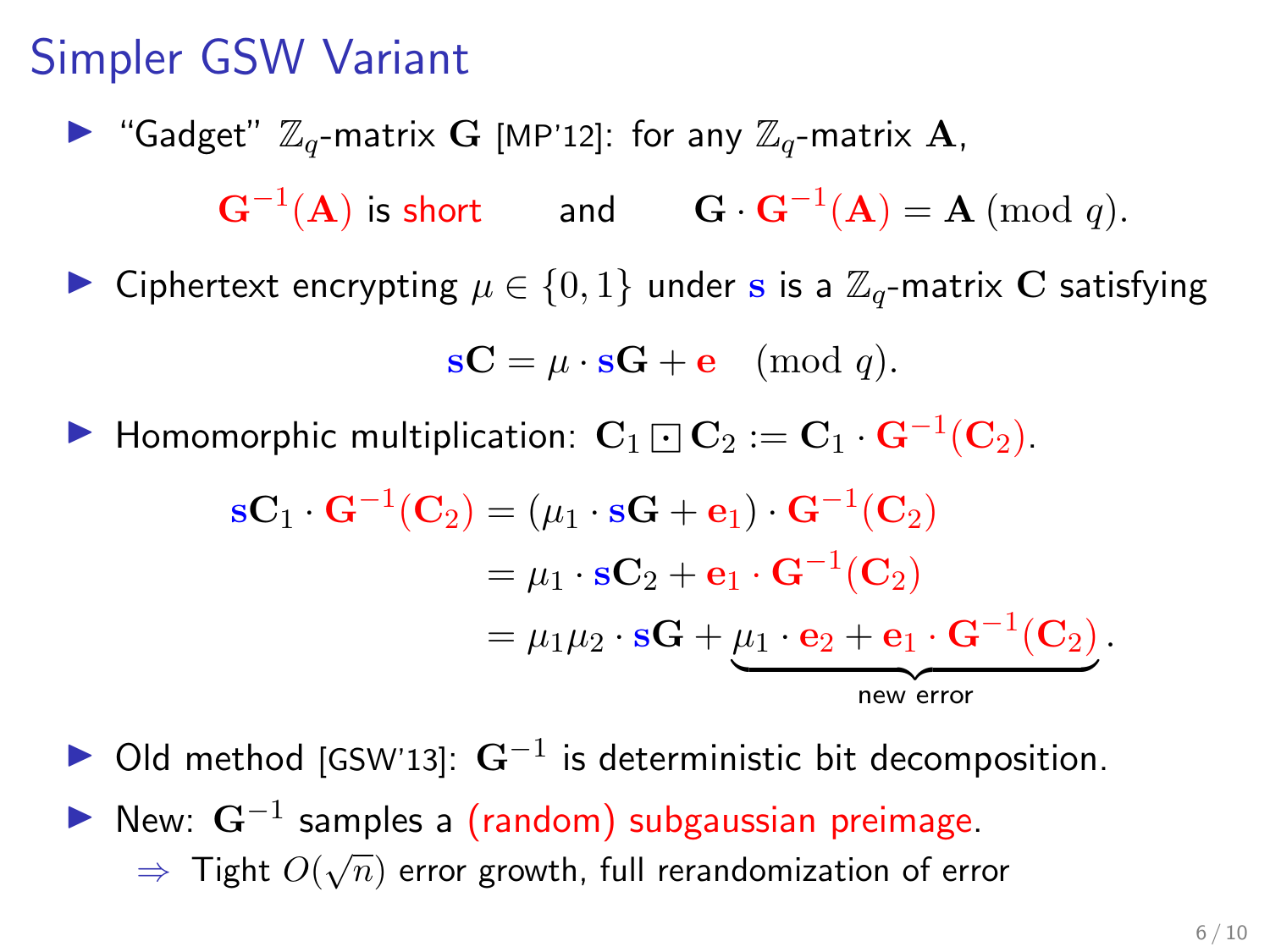### ▶ Decryption in LWE-based schemes can be expressed as  $\mathsf{Dec}_\mathbf{s}(\mathbf{c}) := \lfloor \langle \mathbf{s}, \mathbf{c} \rangle \rceil_2 \in \{0, 1\}$  with  $\mathbf{s} \in \mathbb{Z}_q^n$ ,  $\mathbf{c} \in \{0, 1\}^n$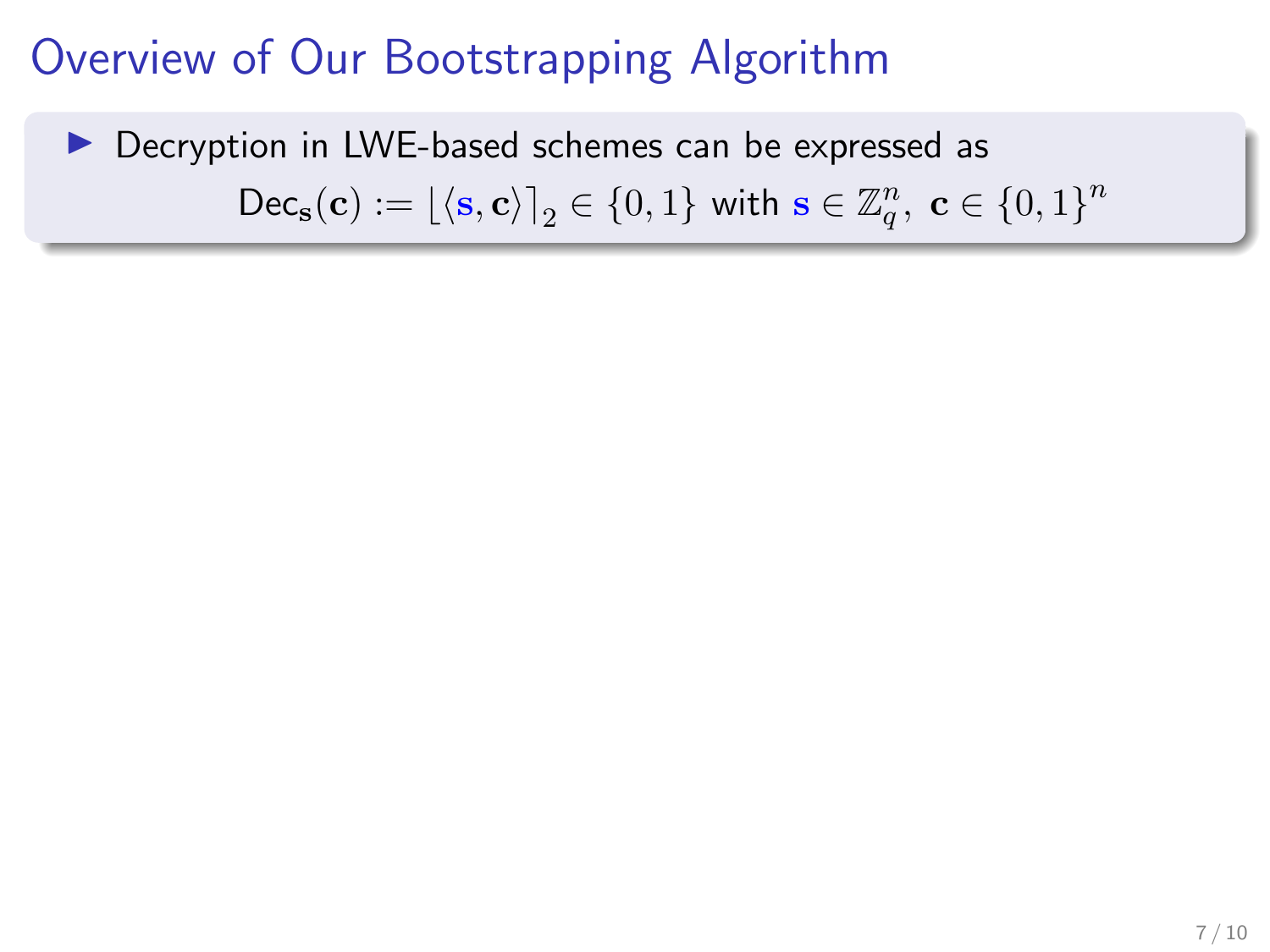$\triangleright$  Decryption in LWE-based schemes can be expressed as  $\mathsf{Dec}_\mathbf{s}(\mathbf{c}) := \lfloor \langle \mathbf{s}, \mathbf{c} \rangle \rceil_2 \in \{0, 1\}$  with  $\mathbf{s} \in \mathbb{Z}_q^n$ ,  $\mathbf{c} \in \{0, 1\}^n$ 

**1** Prepare: Encrypt each  $s_i \in \mathbb{Z}_q$  under a certain group embedding.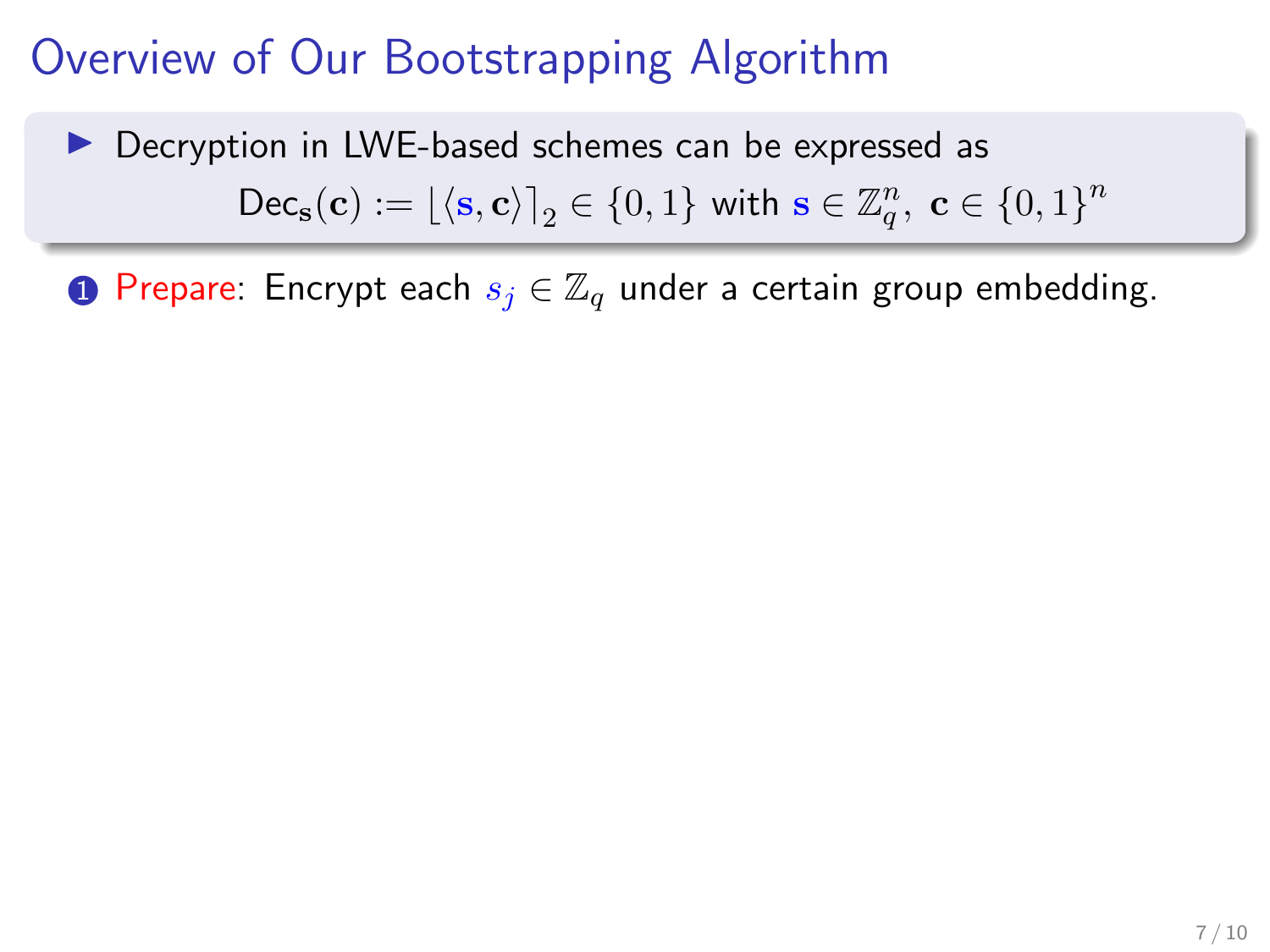$\triangleright$  Decryption in LWE-based schemes can be expressed as  $\mathsf{Dec}_\mathbf{s}(\mathbf{c}) := \lfloor \langle \mathbf{s}, \mathbf{c} \rangle \rceil_2 \in \{0, 1\}$  with  $\mathbf{s} \in \mathbb{Z}_q^n$ ,  $\mathbf{c} \in \{0, 1\}^n$ 

**1** Prepare: Encrypt each  $s_i \in \mathbb{Z}_q$  under a certain group embedding. Bootstrapping procedure uses two homomorphic algorithms:

$$
\boxed{a \boxplus b} = \boxed{a + b} \quad \text{and} \quad \text{Equals}(\boxed{v}, z) = \begin{cases} \boxed{1} & \text{if } v = z \\ \boxed{0} & \text{otherwise} \end{cases}
$$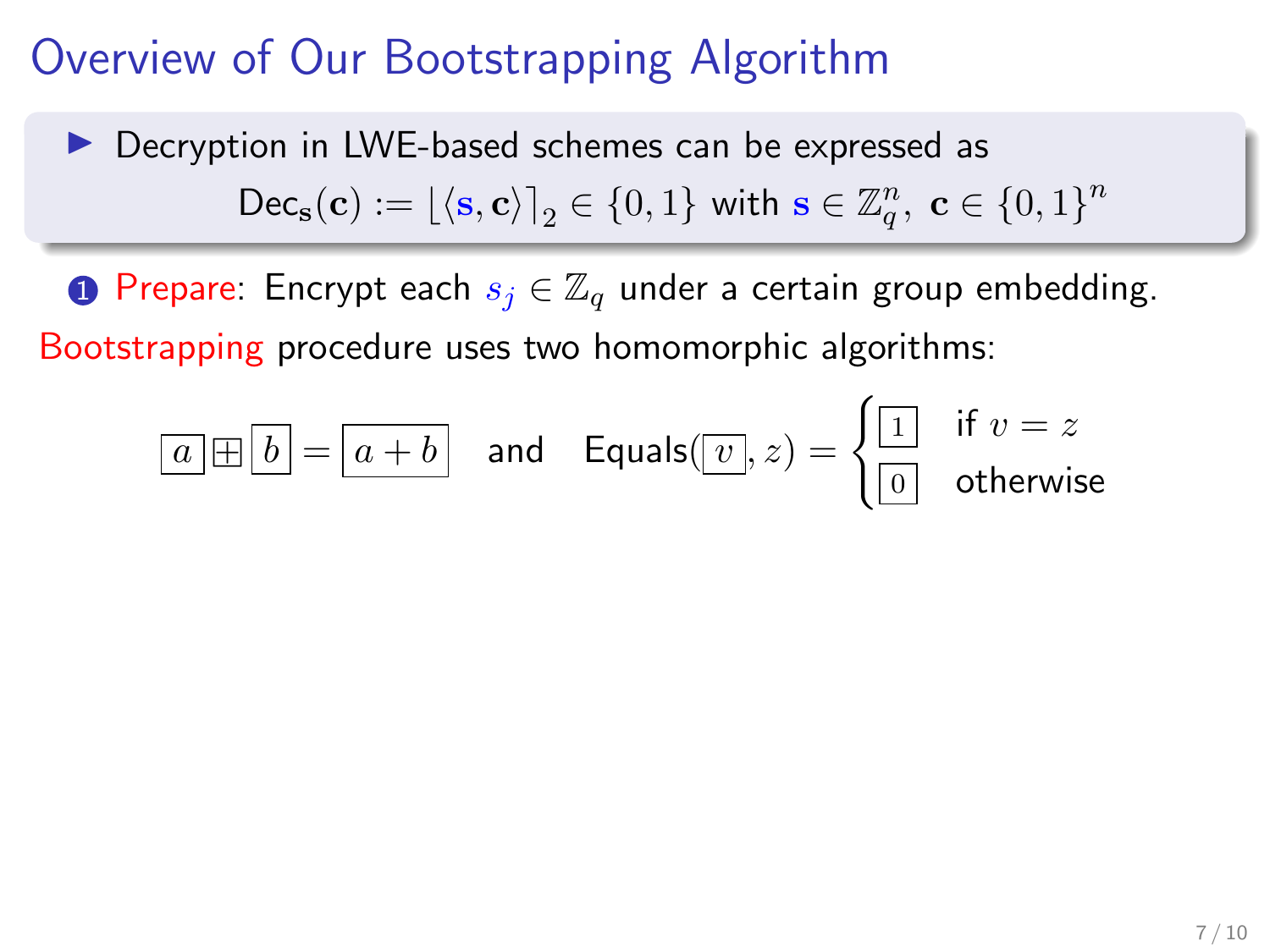### **Decryption in LWE-based schemes can be expressed as**  $\mathsf{Dec}_\mathbf{s}(\mathbf{c}) := \lfloor \langle \mathbf{s}, \mathbf{c} \rangle \rceil_2 \in \{0, 1\}$  with  $\mathbf{s} \in \mathbb{Z}_q^n$ ,  $\mathbf{c} \in \{0, 1\}^n$

**1** Prepare: Encrypt each  $s_i \in \mathbb{Z}_q$  under a certain group embedding. Bootstrapping procedure uses two homomorphic algorithms:

$$
\boxed{a \boxplus b} = \boxed{a + b} \quad \text{and} \quad \textsf{Equals}(\boxed{v}, z) = \begin{cases} \boxed{1} & \text{if } v = z \\ \boxed{0} & \text{otherwise} \end{cases}
$$

Given ciphertext  $\mathbf{c} \in \{0,1\}^n$  and encryptions  $\boxed{s_j}$ , evaluate:

**Q** Inner Product: compute 
$$
[v] := \langle \mathbf{s}, \mathbf{c} \rangle = \boxed{\frac{\mathbf{a}}{\mathbf{b}} \cdot \mathbf{c}_j = 1}
$$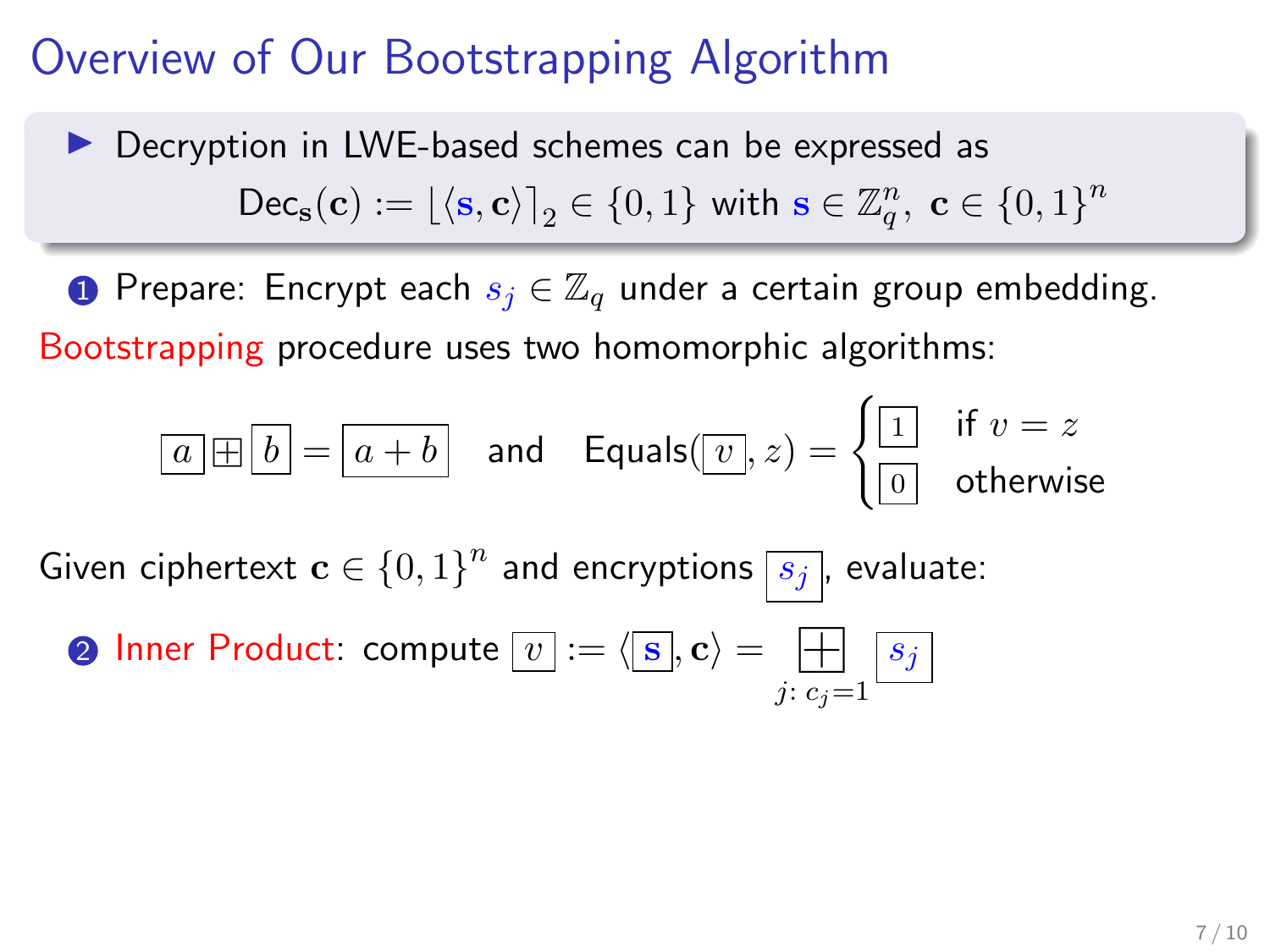## **Decryption in LWE-based schemes can be expressed as**  $\mathsf{Dec}_\mathbf{s}(\mathbf{c}) := \lfloor \langle \mathbf{s}, \mathbf{c} \rangle \rceil_2 \in \{0, 1\}$  with  $\mathbf{s} \in \mathbb{Z}_q^n$ ,  $\mathbf{c} \in \{0, 1\}^n$

**1** Prepare: Encrypt each  $s_i \in \mathbb{Z}_q$  under a certain group embedding. Bootstrapping procedure uses two homomorphic algorithms:

$$
\boxed{a \boxplus b} = \boxed{a + b} \quad \text{and} \quad \textsf{Equals}(\boxed{v}, z) = \begin{cases} \boxed{1} & \text{if } v = z \\ \boxed{0} & \text{otherwise} \end{cases}
$$

Given ciphertext  $\mathbf{c} \in \{0,1\}^n$  and encryptions  $\boxed{s_j}$ , evaluate:

**Q** Inner Product: compute 
$$
\boxed{v}
$$
 :=  $\langle \boxed{\mathbf{s}}, \mathbf{c} \rangle = \boxed{\frac{\mathbf{a}}{\mathbf{b}}}$   $s_j$ 

**8** Round: compute 
$$
[v]_2
$$
 :=  $[$   $\boxed{+}$   $\boxed{}$   $\boxed{v}$ , z)   
 $z: [z]_2 = 1$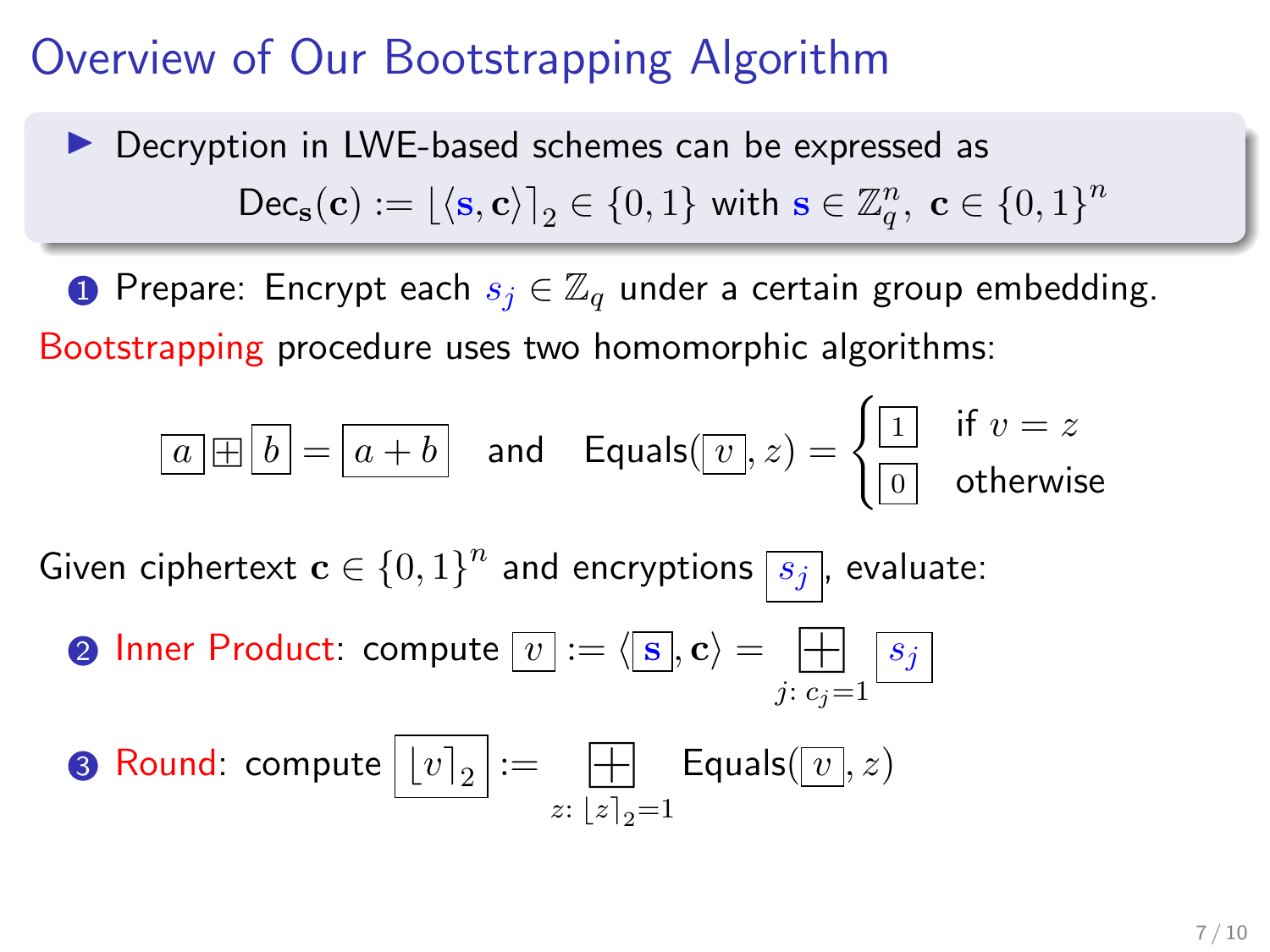## $\triangleright$  Decryption in LWE-based schemes can be expressed as  $\mathsf{Dec}_\mathbf{s}(\mathbf{c}) := \lfloor \langle \mathbf{s}, \mathbf{c} \rangle \rceil_2 \in \{0, 1\}$  with  $\mathbf{s} \in \mathbb{Z}_q^n$ ,  $\mathbf{c} \in \{0, 1\}^n$

**1** Prepare: Encrypt each  $s_i \in \mathbb{Z}_q$  under a certain group embedding. Bootstrapping procedure uses two homomorphic algorithms:

$$
\boxed{a \boxplus b} = \boxed{a + b} \quad \text{and} \quad \text{Equals}(\boxed{v}, z) = \begin{cases} \boxed{1} & \text{if } v = z \\ \boxed{0} & \text{otherwise} \end{cases}
$$

Given ciphertext  $\mathbf{c} \in \{0,1\}^n$  and encryptions  $\boxed{s_j}$ , evaluate:

 $\, {\bf 2} \,$  Inner Product: compute  $\overline{ \left[ v \right]} := \langle \overline{ \left[ {\bf s} \right]}, {\bf c} \rangle = 0$ ð j:  $c_j = 1$  $\overline{s_j}$ 

**8** Round: compute 
$$
\boxed{[v]_2} := \boxed{\frac{1}{z}
$$
  $\boxed{z_{12}=1}}$   $\boxed{z_{23}=1}$ 

**• Remains to implement**  $\Box$  and Equals for plaintext space  $\mathbb{Z}_q$ .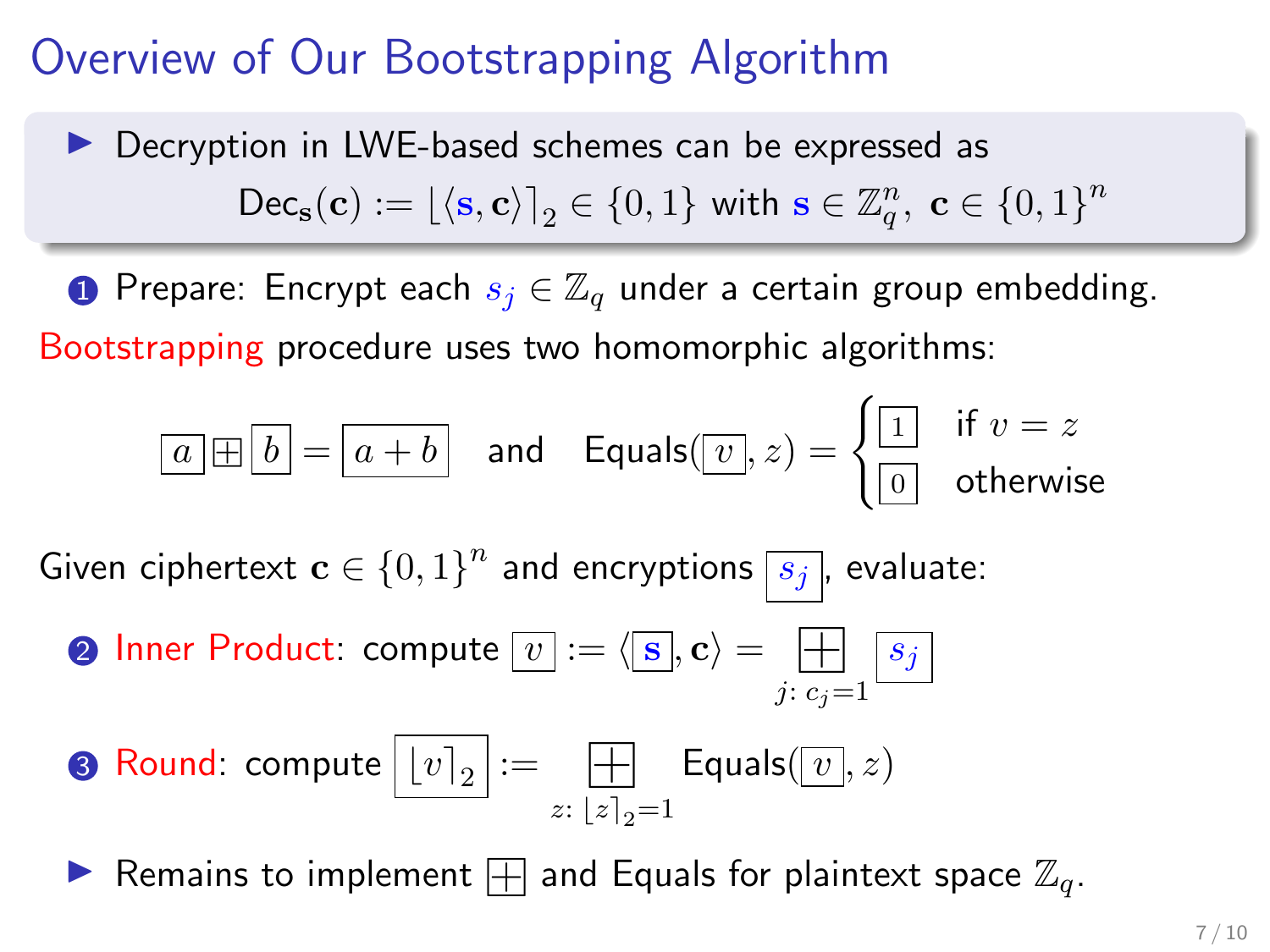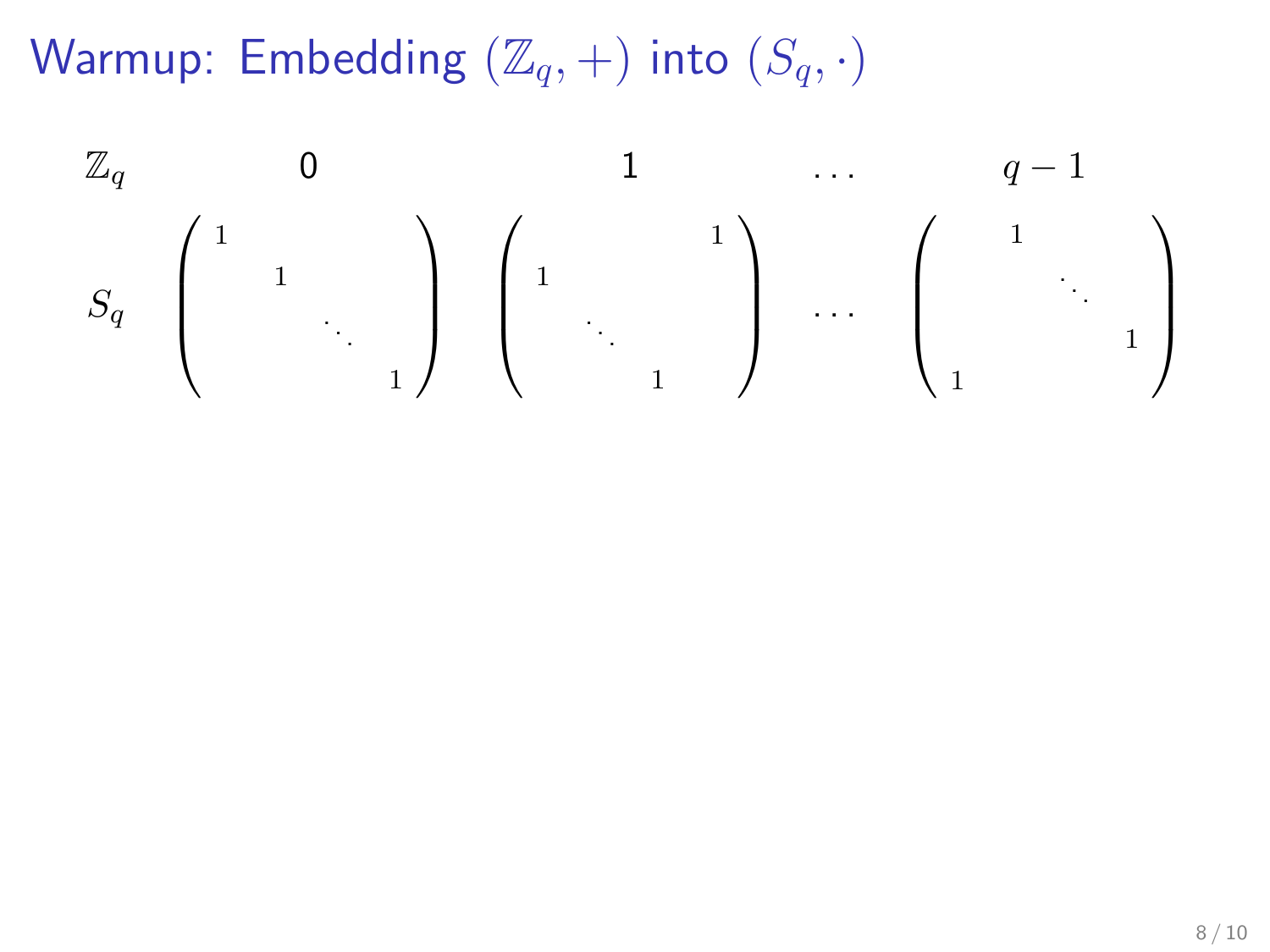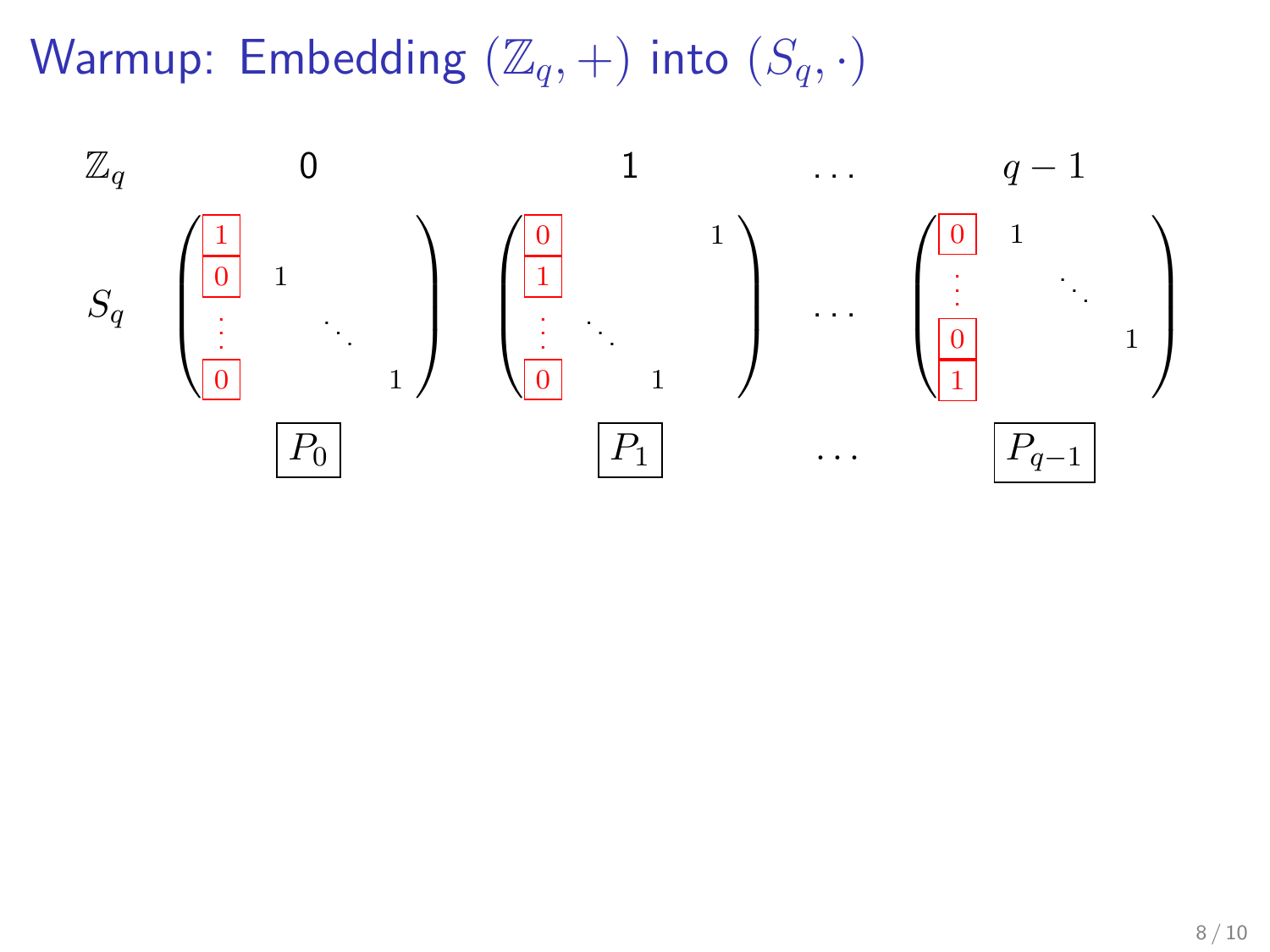

Addition:  $\boxed{a \boxplus b}$  implemented as  $\boxed{P_a \boxdot P_b} = \boxed{P_a \cdot P_b}$ 

 $\star$  Recall: Right-associative multiplication yields polynomial error growth.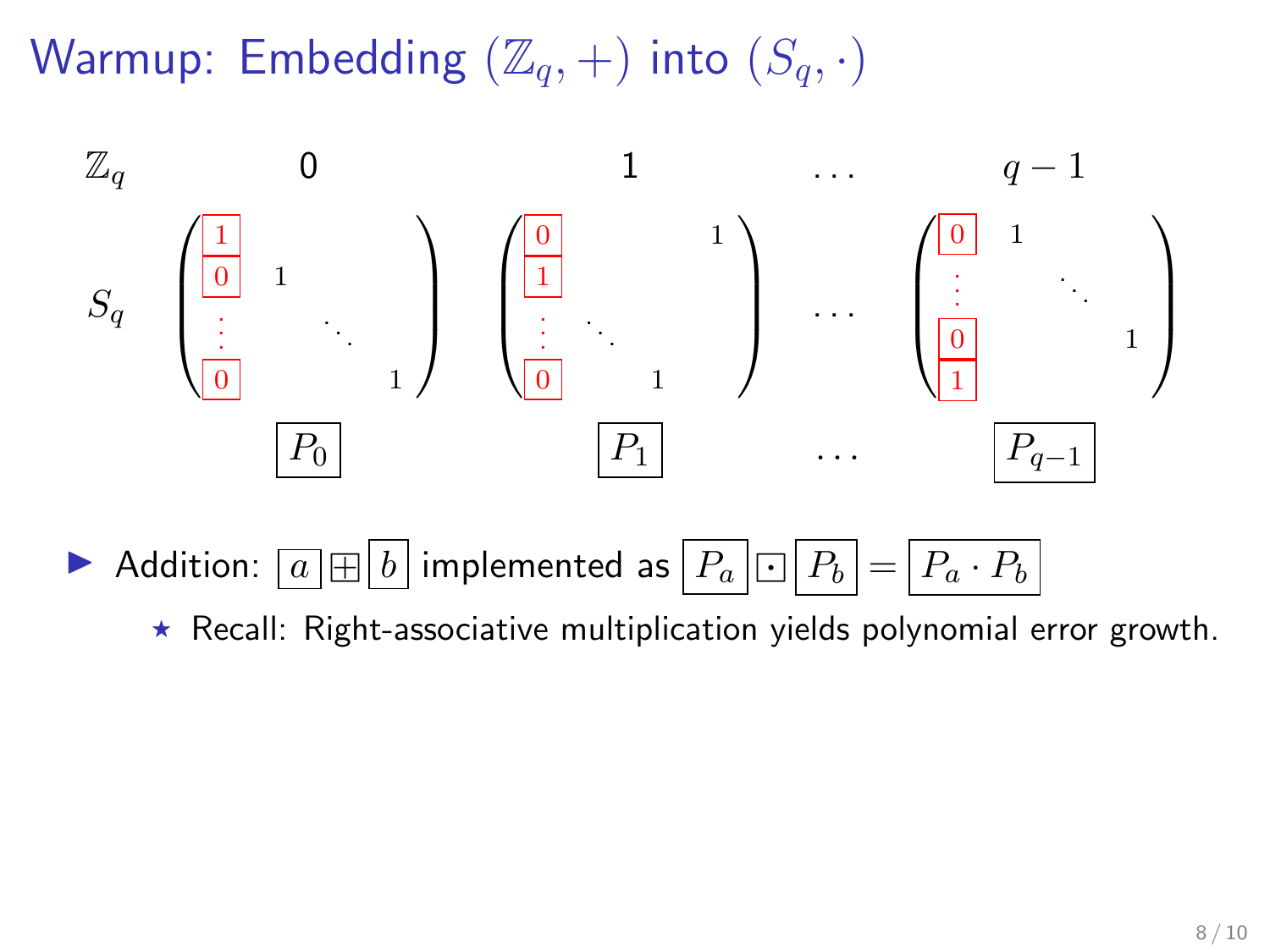

Addition:  $\boxed{a \boxplus b}$  implemented as  $\boxed{P_a \boxdot P_b} = \boxed{P_a \cdot P_b}$ 

 $\star$  Recall: Right-associative multiplication yields polynomial error growth.

**If** Equality test: Equals( $\boxed{a}$ , b): take bth entry from first column of  $\boxed{P_a}$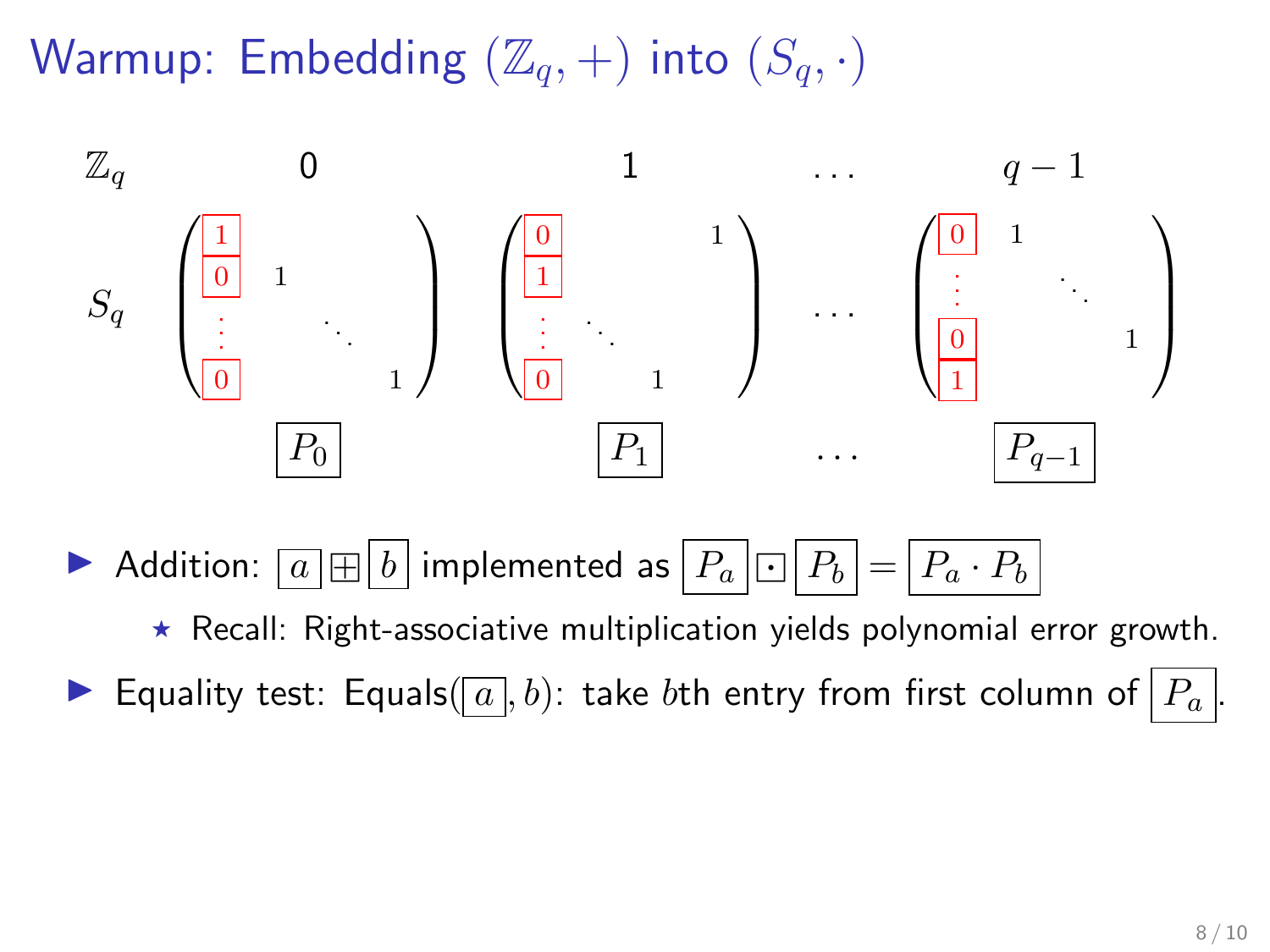

Addition:  $\boxed{a} \times \boxed{b}$  implemented as  $\boxed{P_a \cup P_b} = \boxed{P_a \cdot P_b}$ 

 $\star$  Recall: Right-associative multiplication yields polynomial error growth.

 $\blacktriangleright$  Equality test: Equals $(\lceil a \rceil, b)$ : take  $b$ th entry from first column of  $\lceil P_a \rceil$ 

Bottom line:  $\tilde{O}(\lambda^3)$  homomorphic operations to bootstrap.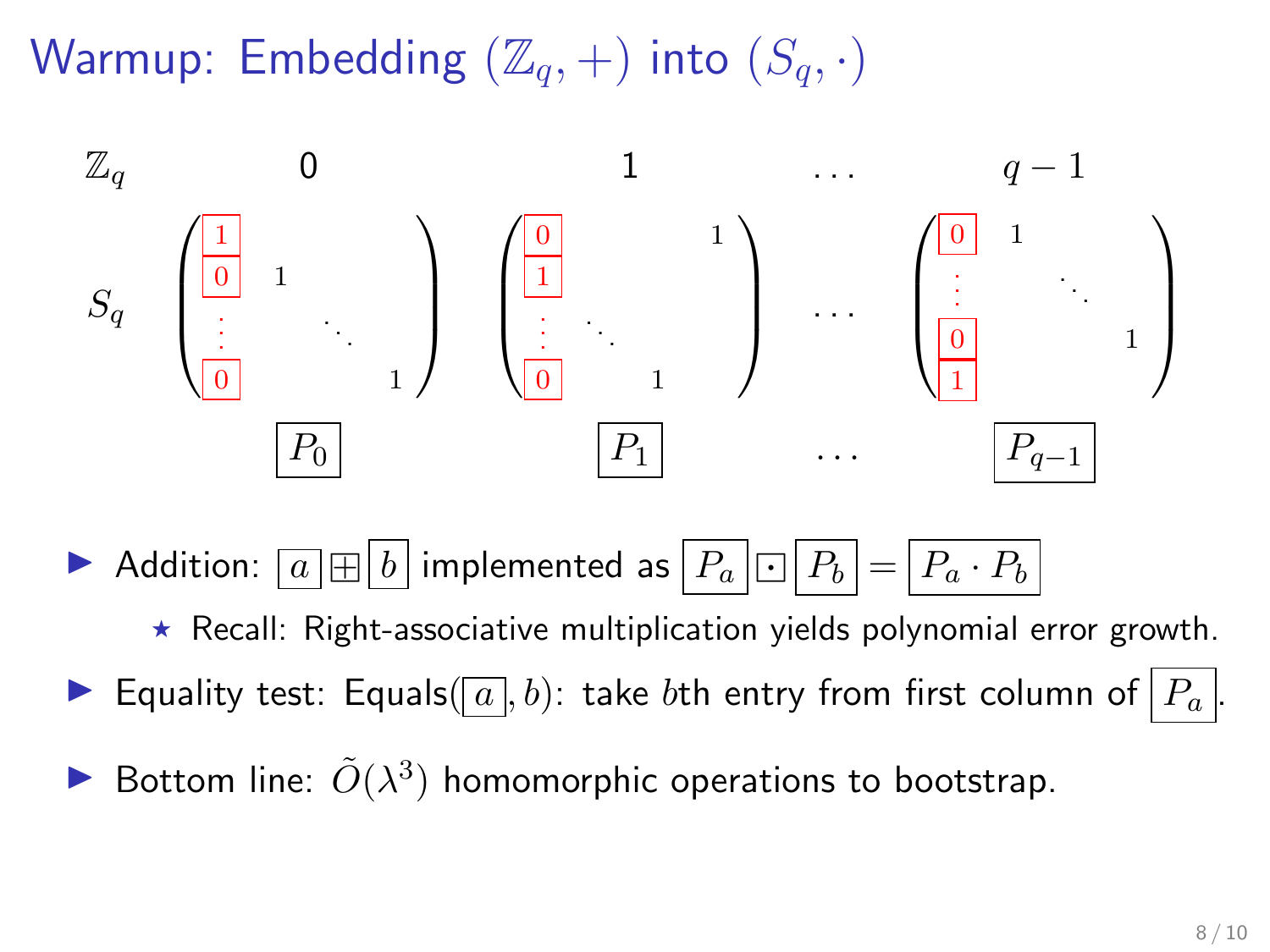Let 
$$
q = p_1 \cdots p_t = \tilde{O}(\lambda)
$$
 for distinct prime  $p_i$ .

 $\star$  Prime Number Theorem allows  $p_i, t = O(\log \lambda)$ .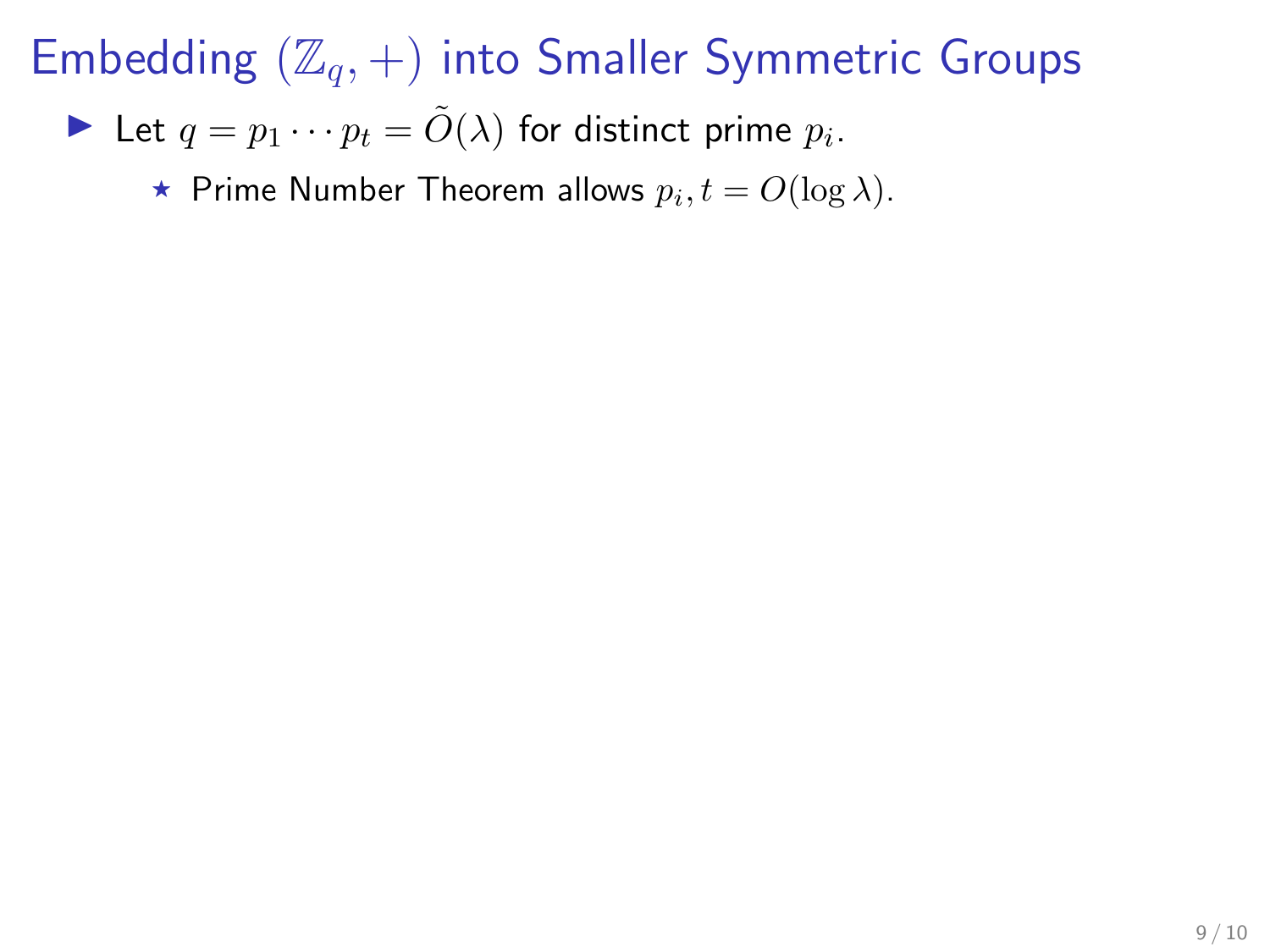Let 
$$
q = p_1 \cdots p_t = \tilde{O}(\lambda)
$$
 for distinct prime  $p_i$ .

 $\star$  Prime Number Theorem allows  $p_i, t = O(\log \lambda)$ . Chinese Remainder Theorem:  $\mathbb{Z}_q \cong \mathbb{Z}_{p_1} \times \cdots \times \mathbb{Z}_{p_t}$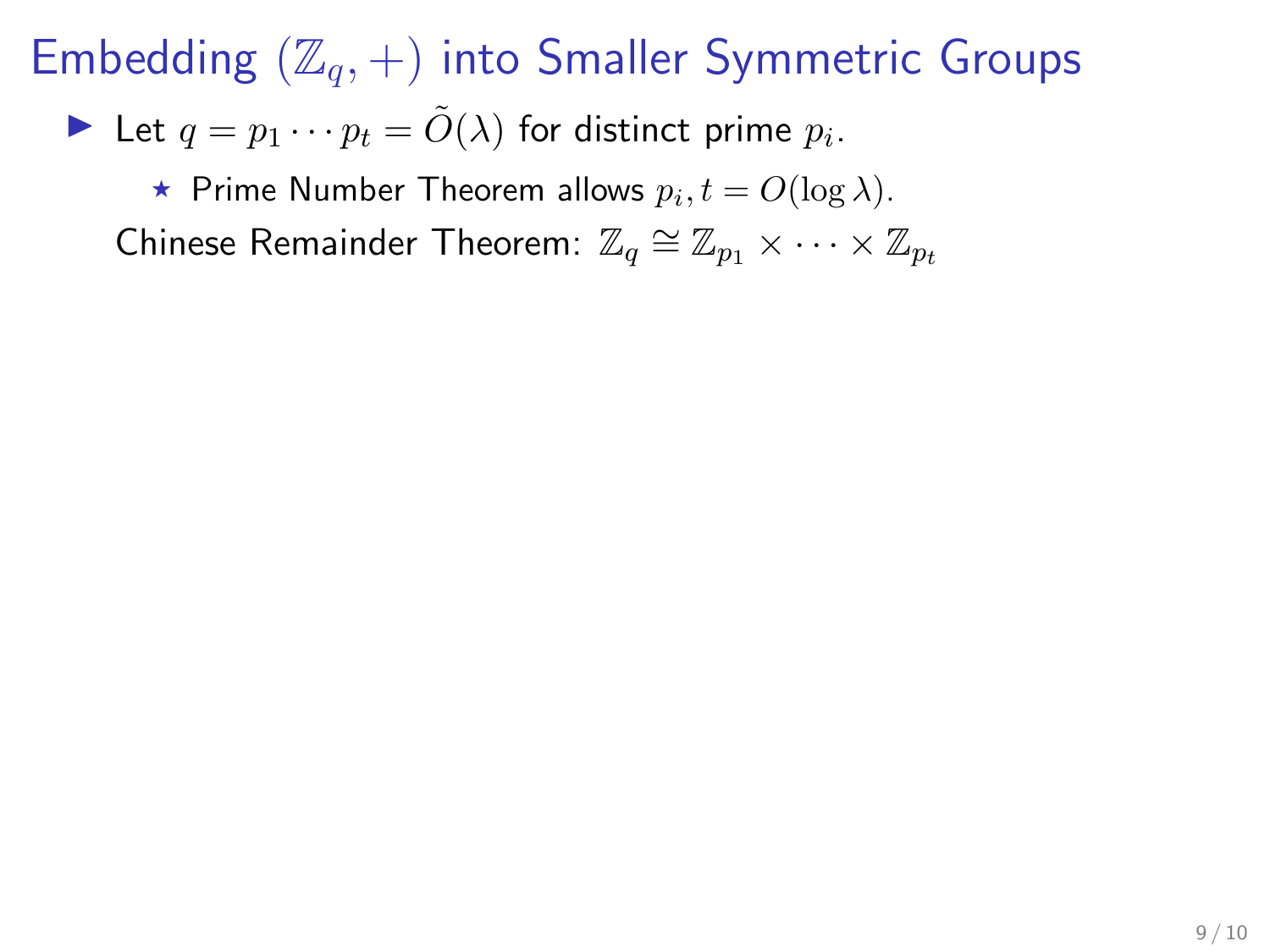Let 
$$
q = p_1 \cdots p_t = \tilde{O}(\lambda)
$$
 for distinct prime  $p_i$ .

 $\star$  Prime Number Theorem allows  $p_i, t = O(\log \lambda)$ . Chinese Remainder Theorem:  $\mathbb{Z}_q \cong \mathbb{Z}_{p_1} \times \cdots \times \mathbb{Z}_{p_t}$ 

 $\blacktriangleright$  New embedding:

$$
\mathbb{Z}_q \to S_{p_1} \times \cdots \times S_{p_t}
$$

$$
x \mapsto (P_{x \mod p_1}, \dots, P_{x \mod p_t})
$$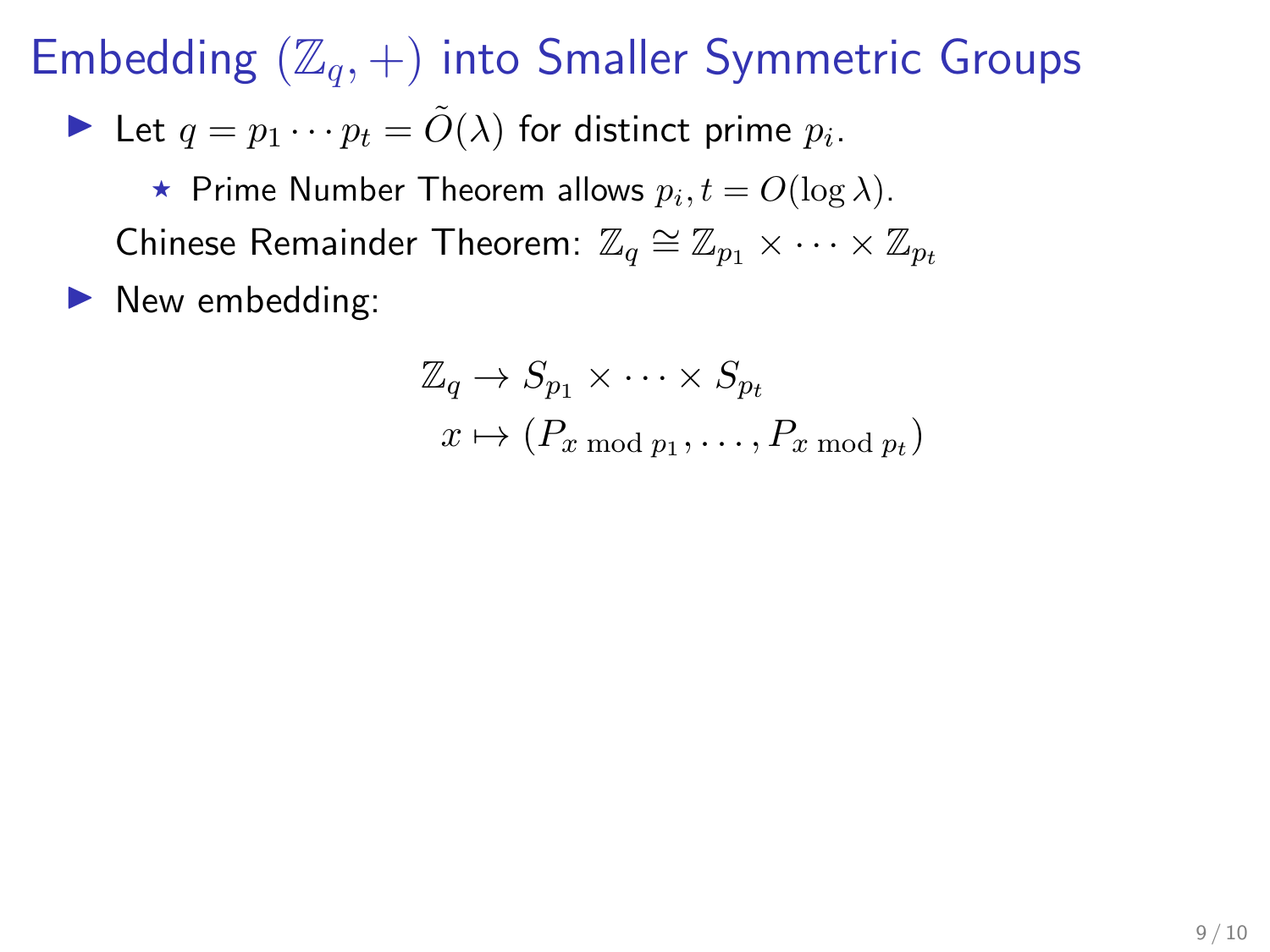In Let  $q = p_1 \cdots p_t = \tilde{O}(\lambda)$  for distinct prime  $p_i$ .

 $\star$  Prime Number Theorem allows  $p_i, t = O(\log \lambda)$ . Chinese Remainder Theorem:  $\mathbb{Z}_q \cong \mathbb{Z}_{p_1} \times \cdots \times \mathbb{Z}_{p_t}$ 

 $\blacktriangleright$  New embedding:

$$
\mathbb{Z}_q \to S_{p_1} \times \cdots \times S_{p_t}
$$

$$
x \mapsto (P_{x \mod p_1}, \dots, P_{x \mod p_t})
$$

 $\blacktriangleright$  Addition: same as in warmup, but component-wise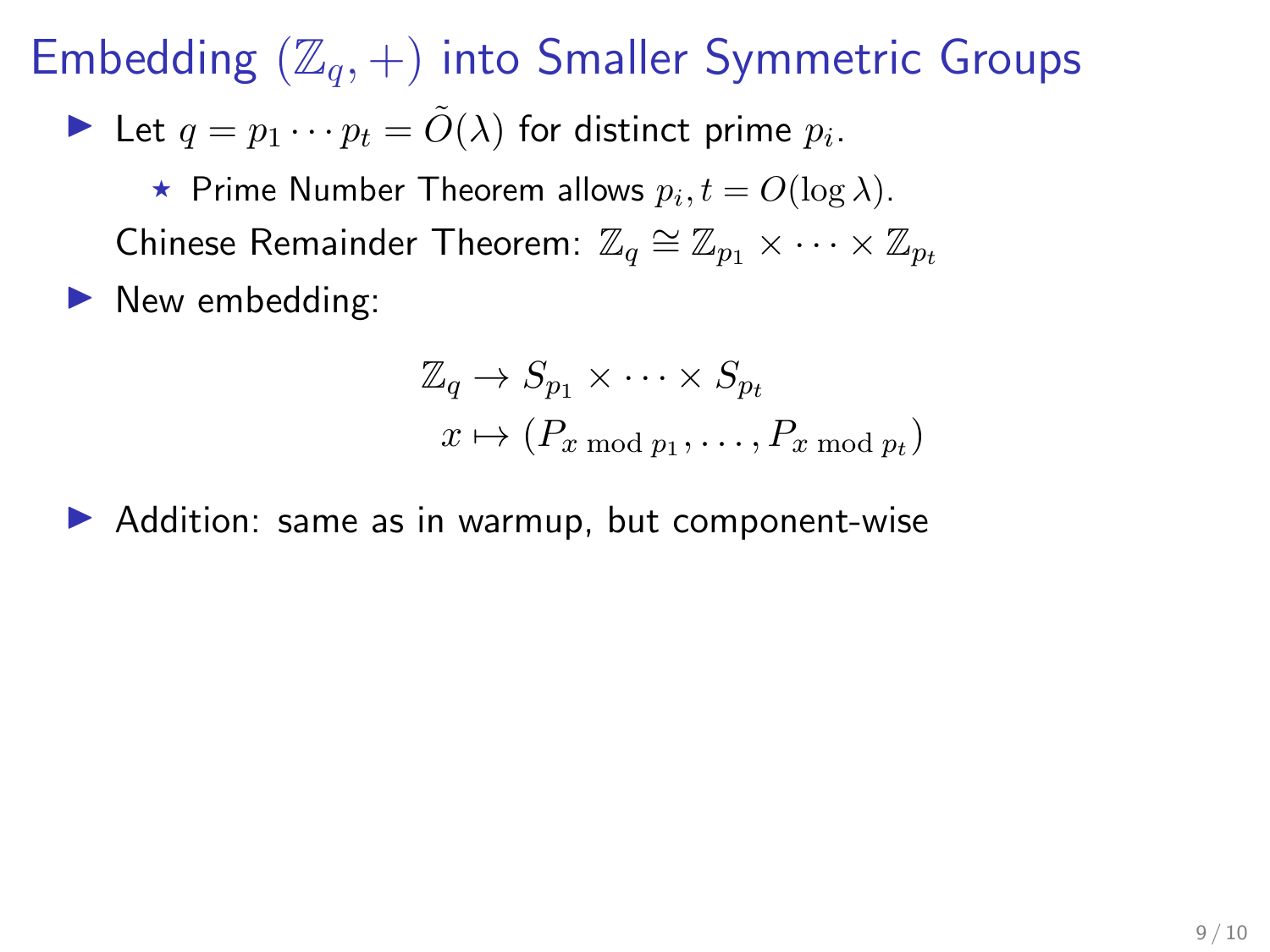In Let  $q = p_1 \cdots p_t = \tilde{O}(\lambda)$  for distinct prime  $p_i$ .

 $\star$  Prime Number Theorem allows  $p_i, t = O(\log \lambda)$ . Chinese Remainder Theorem:  $\mathbb{Z}_q \cong \mathbb{Z}_{p_1} \times \cdots \times \mathbb{Z}_{p_t}$ 

 $\blacktriangleright$  New embedding:

$$
\mathbb{Z}_q \to S_{p_1} \times \cdots \times S_{p_t}
$$

$$
x \mapsto (P_{x \mod p_1}, \dots, P_{x \mod p_t})
$$

- $\blacktriangleright$  Addition: same as in warmup, but component-wise
- $\blacktriangleright$  Equality test:

$$
\mathsf{Equals}_{q}(\boxed{a},b)=\boxed{\cdot} \mathsf{Equals}_{p_i}(\boxed{a_i},b \bmod p_i)
$$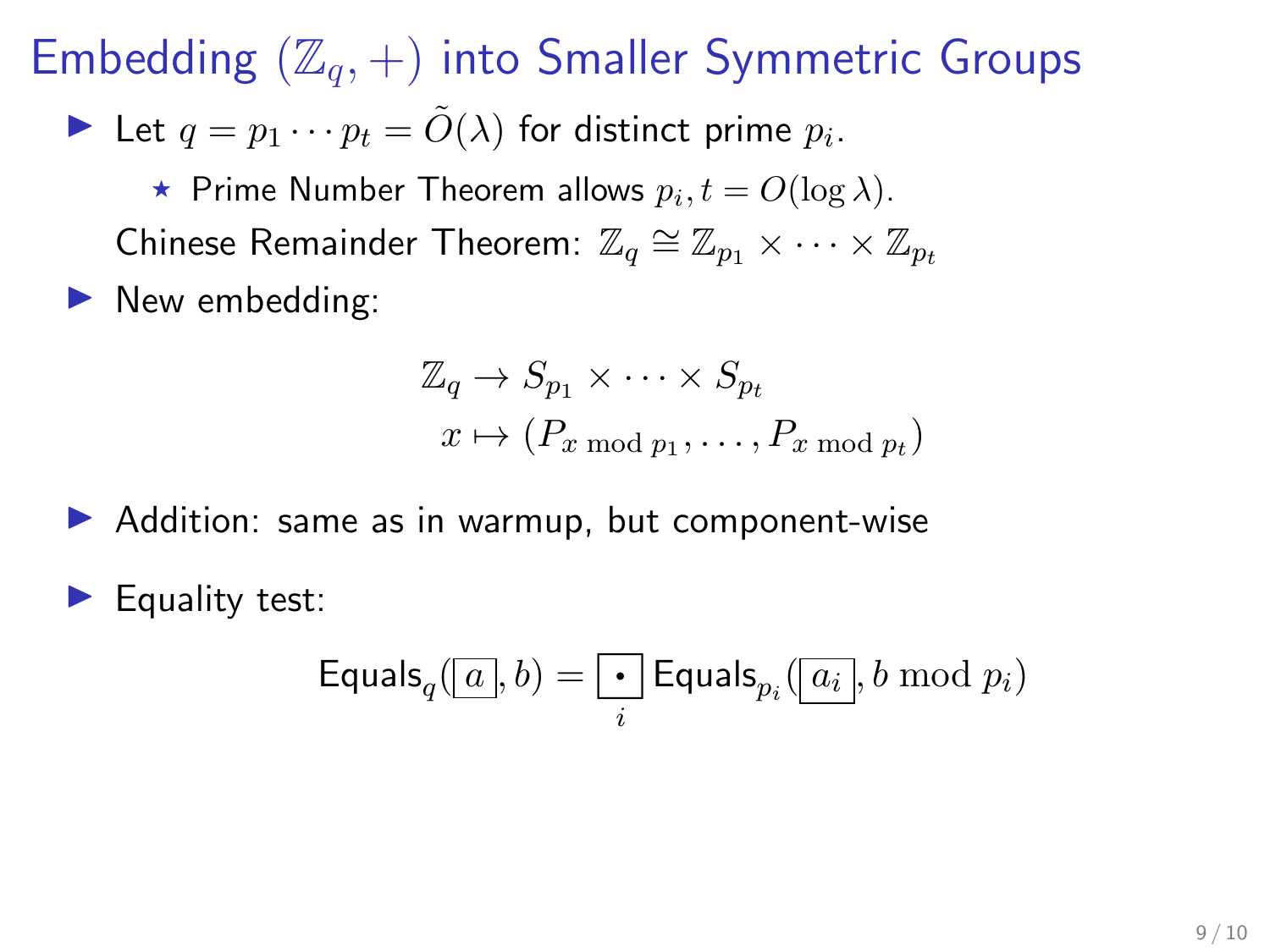In Let  $q = p_1 \cdots p_t = \tilde{O}(\lambda)$  for distinct prime  $p_i$ .

 $\star$  Prime Number Theorem allows  $p_i, t = O(\log \lambda)$ . Chinese Remainder Theorem:  $\mathbb{Z}_q \cong \mathbb{Z}_{p_1} \times \cdots \times \mathbb{Z}_{p_t}$ 

 $\blacktriangleright$  New embedding:

$$
\mathbb{Z}_q \to S_{p_1} \times \cdots \times S_{p_t}
$$

$$
x \mapsto (P_{x \mod p_1}, \dots, P_{x \mod p_t})
$$

- $\blacktriangleright$  Addition: same as in warmup, but component-wise
- $\blacktriangleright$  Equality test:

$$
\mathsf{Equals}_{q}(\boxed{a}, b) = \boxed{\cdot} \mathsf{Equals}_{p_i}(\boxed{a_i}, b \bmod p_i)
$$

Bottom line:  $\tilde{O}(\lambda)$  homomorphic operations to bootstrap.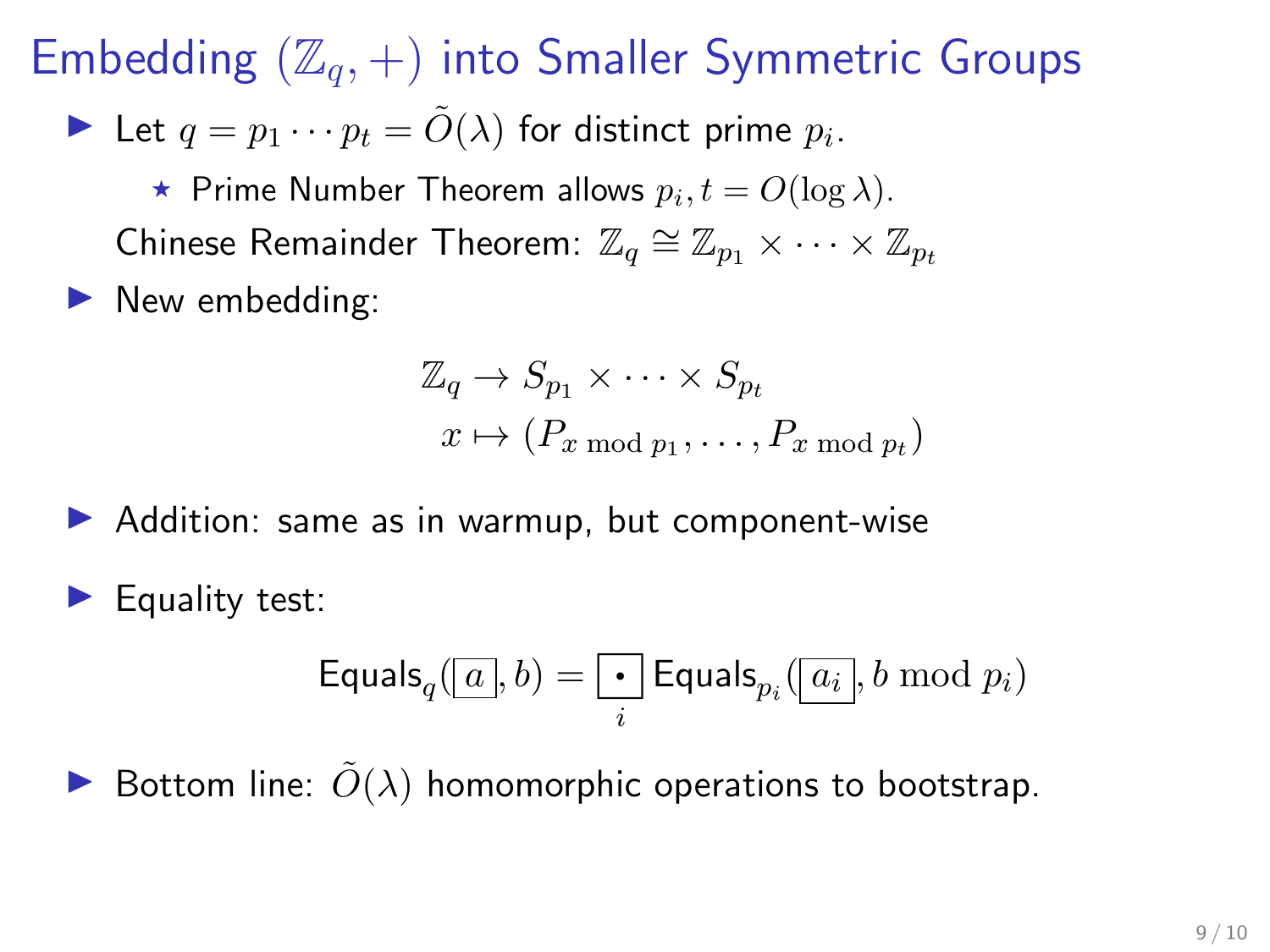#### Open Problems

- $\triangleright$  Can we bootstrap in sublinear homom ops with polynomial error?
	- \* Barrier in [GSW'13]: single-bit encryption (no "packing")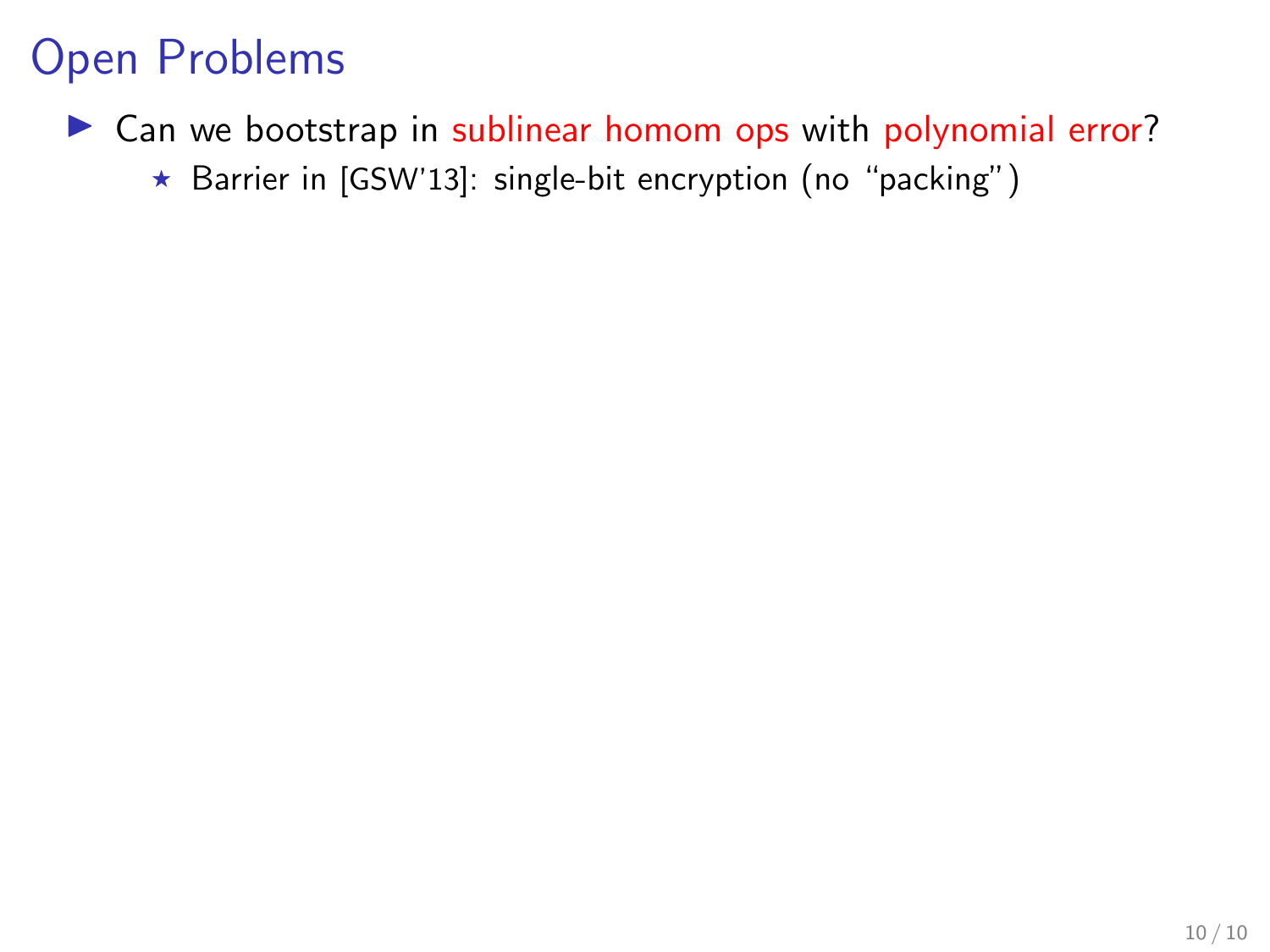#### Open Problems

- $\triangleright$  Can we bootstrap in sublinear homom ops with polynomial error?
	- $\star$  Barrier in [GSW'13]: single-bit encryption (no "packing")
- $\triangleright$  Circular security for unbounded FHE?
	- $\star$  Does our representation help or hurt security?